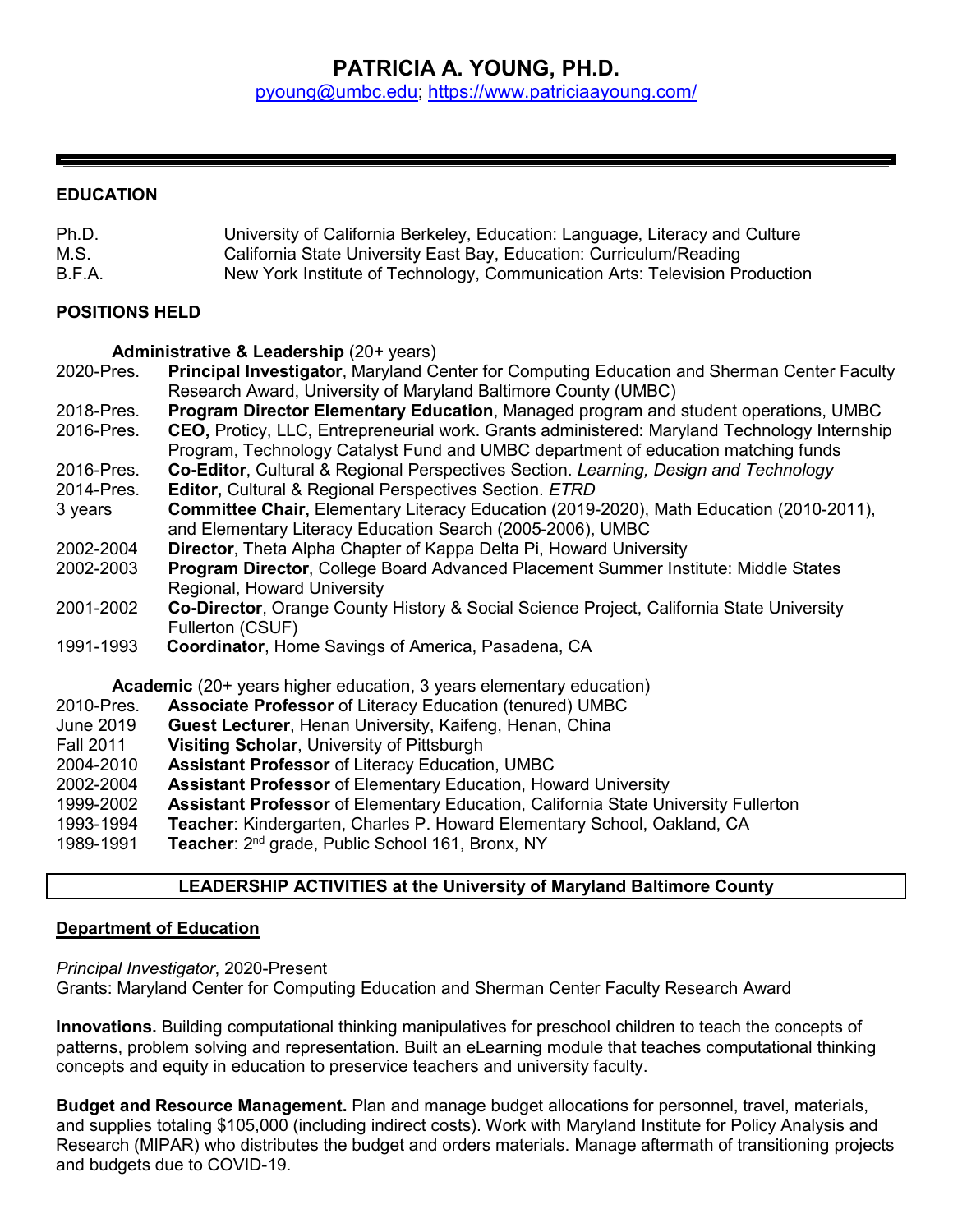**Personnel.** Interview, hire and supervise personnel – 8 total (4 adults, 5 graduate students). Respond to grievances. Provide conflict resolution. Encourage and support personnel in the implementation of their work.

**Faculty Development.** Plan and prepare online professional development workshops on computational thinking for 50 people. Coordinate personnel in the implementation of the workshops.

**Participant Recruitment.** Collaborate with stakeholders at UMBC, local school districts and schools to gain entry to conduct research. Prepare and obtain Internal Review Board approvals from UMBC and any additional school districts Internal Review Board applications needed for participation in study.

**Outreach to Local Communities.** Work with surrounding school districts (e.g., Baltimore City Schools), local schools (Lakeland Elementary Judy Center), school administrators and teachers to conduct research in their classes or schools. Attend local meetings with the Maryland Center for Computing Education (online and face to face) and stakeholders to complete research.

## *Program Director Elementary Education*, 2018-Present

**Innovations**. Developed, on paper, an innovative paraeducators program for Baltimore County Public Schools titled Mobilizing Educators To Teach (METT), BCPS/UMBC Elementary Master of Arts in Teaching Program that included: 2.5 year program, blended online instruction (synchronous & asynchronous), structured course content, and on the job field experiences for Phase 1 and Phase 2; approval for a reduction in credits is pending UMBC approval. Implemented a program improvement plan that filled gaps in our Master of Arts in teaching degree and credentialing programs (For example, the program did not have established courses for the field experience or seminar in Phase 1). Designed an advising instrument, Mapped Course Outline, to map student coursework over several semesters in 5 to 10 minutes. Developed a color-coded Student Mapping System that provides a visualized individual progress snapshot of each student's academic progress. 3. Created a 25-point matrix to assess other institutions of higher education.

**Personnel.** Interview, hire and mentor adjuncts for teaching positions and graduate students for elementary program assistantships. Hold regular meetings with faculty, staff and/or adjuncts.

**Development and Advancement.** Develop relationships and collaborate with content area departments across campus. Collaborate as needed with Sherman Scholars Program and the Center for Early Learning in Urban Communities. Attend meetings and correspond to build relationships.

**Policy, Planning and Assessment.** Implement state and university policies with programs, faculty and staff. Facilitate policies set forth by the Maryland State Department of Education (MSDE) and Council for the Accreditation of Educator Preparation (CAEP). Determine program alignments with standards from the National Association for the Education of Young Children and International Society for Technology in Education. Oversee the alignment of coursework and program requirements with state and national mandates. Align the elementary program curriculum with state requirements for the Master of Arts, credentialing program requirements and required background courses. Assess work performance of graduate assistants. Participate in writing reports for accreditation and other initiatives. Provide yearly program progress reports to chair.

**Program Development.** Develop, conduct and facilitate a Program Improvement Plan (PIP) every Fall and Spring semesters. Top PIPs: develop instruments and processes to increase efficiency and effectiveness (e.g., 1. Mapped Course Outline, Color-coded Student Mapping System, and Non-credit course). Experiment with the implementation of EdTPA a new evaluation process for preservice teachers.

**Scheduling.** Manage course enrollments, listings, descriptions, and new courses. Schedule faculty and adjunct faculty for unassigned courses.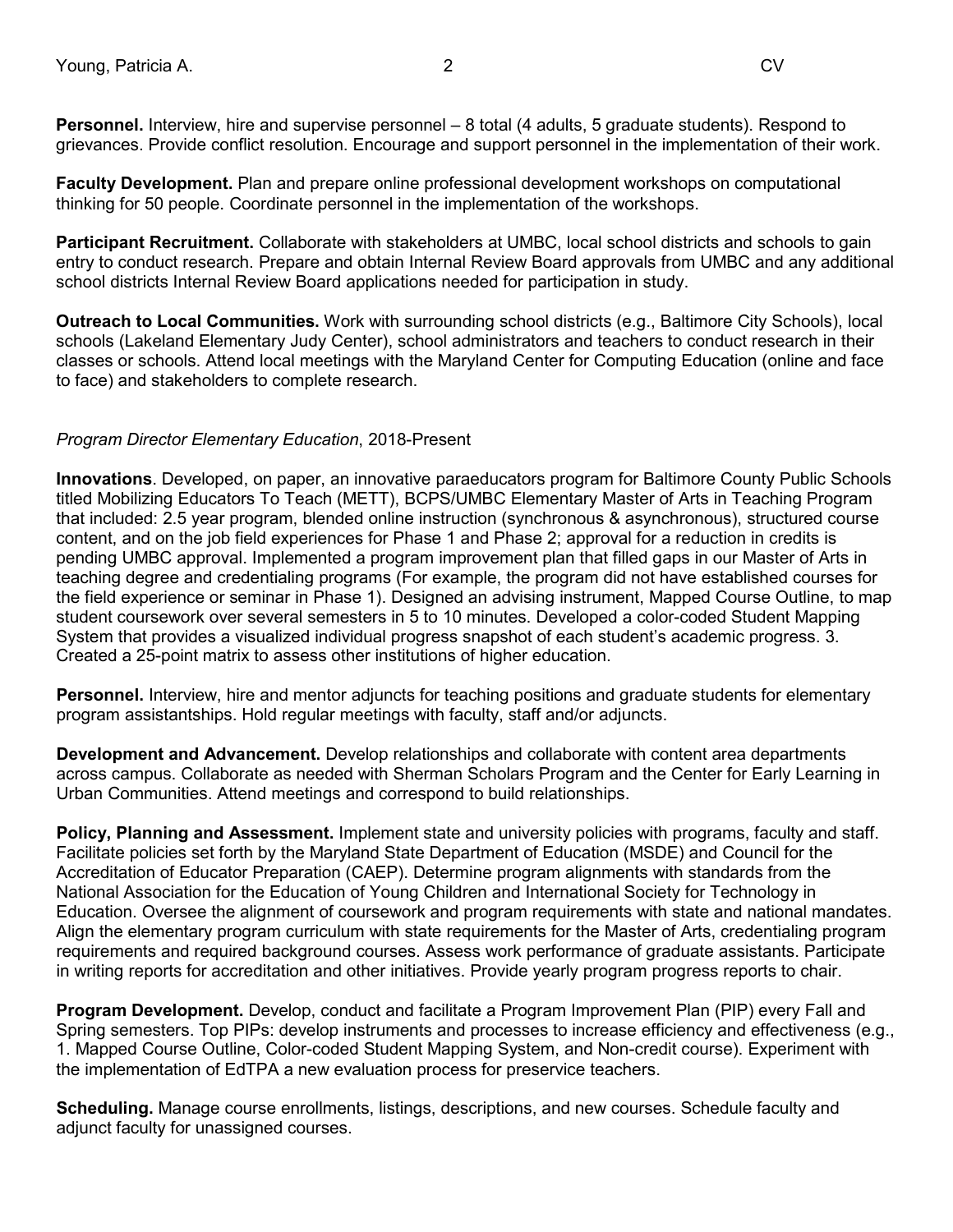**Student Issues.** Manage challenges and situations with faculty, students, adjuncts, mentor teachers, supervisors and community stakeholders. Supervise graduate assistants and student workers assigned to program. Respond to all student inquiries. Lead staffing/advising of potential education students and those enrolled in the elementary program. Maintain a master list of student progress in program. Collaborate with department offices on students' academic and professional progress. Coordinate field experiences with the office of field experiences for students in Phase I and Phase II. Inform students about scholarships, the Sherman program and other funding opportunities. Write letters of recommendation for students.

**Faculty Development.** Encourage adjunct faculty to take on additional training in online learning, PIVOT+, during COVID-19 sponsored by the university. Support and facilitate the process of adjunct faculty to move up to Adjunct II.

## **Student Recruitment and Retention**

Manage enrollment. Review admissions applications for all incoming students. Promote the BA/MA program as a path to the Master of Arts in teaching and elementary teaching credential. Submitted proposal to Baltimore County Public Schools to recruit paraeducators to the new program METT.

**Outreach to Local Communities.** Engage stakeholders in the local community: Baltimore County, Baltimore City and other PDS district partners as they will support our students in local elementary and middle schools. Engage in community outreach (attend meetings about collaborations, participate in community events, guest speaker, professional development).

**Promotion of Department Activities.** In Spring 2021, we will hold our first online orientation for new and existing students.

**Other Leadership.** Serve on the leadership, assessment and scholarship committees.

*Committee Chair*, Elementary Literacy (2019-2020), Math Education (2010-2011), and Elementary Literacy Education (2005-2006), UMBC

Managed groups of 6 to 8 faculty and support staff in the preparation, evaluation, hosting, interviewing and hiring of candidates for 3 tenure line faculty positions at the ranks of Advanced Assistant and Associate. Attended UMBCs STRIDE training for broadening diversity hires. Managed and prepared a recruitment plan for inclusive excellence that consisted of strategic actions related to the diverse makeup of the search committee, strategies and tactics for recruiting candidates of color, job announcement, advertising and promotion plan, personal contacts each faculty member would contact, evaluation process with rubric, interview process and plan for hosting short-listed candidates. Evaluated 40 to 100 applications in each search. Organized and implemented each stage of the recruitment plan with the search committee. Managed the development of the job announcement and subsequent revisions. Conducted online and face-to-face interviews with short-listed candidates. Facilitated and approved the scheduling of candidates for on-campus interviews. Kept the department and chair informed of our progress. Worked towards a successful hire.

# **LEADERSHIP ACTIVITIES in Proticy, LLC - my own company**

#### **Proticy, LLC**

*Chief Executive Officer*, 2016-Present

**Innovations.** Built *Proticy*, a learning analytics software, designed to aid higher education faculty in teaching and improving student learning.

**Budget and Resource Management.** Planned and managed budget allocations for personnel, travel, materials, and supplies totaling \$46,893. Worked with the department's financial manager to facilitate payroll, supply orders and vendor payments.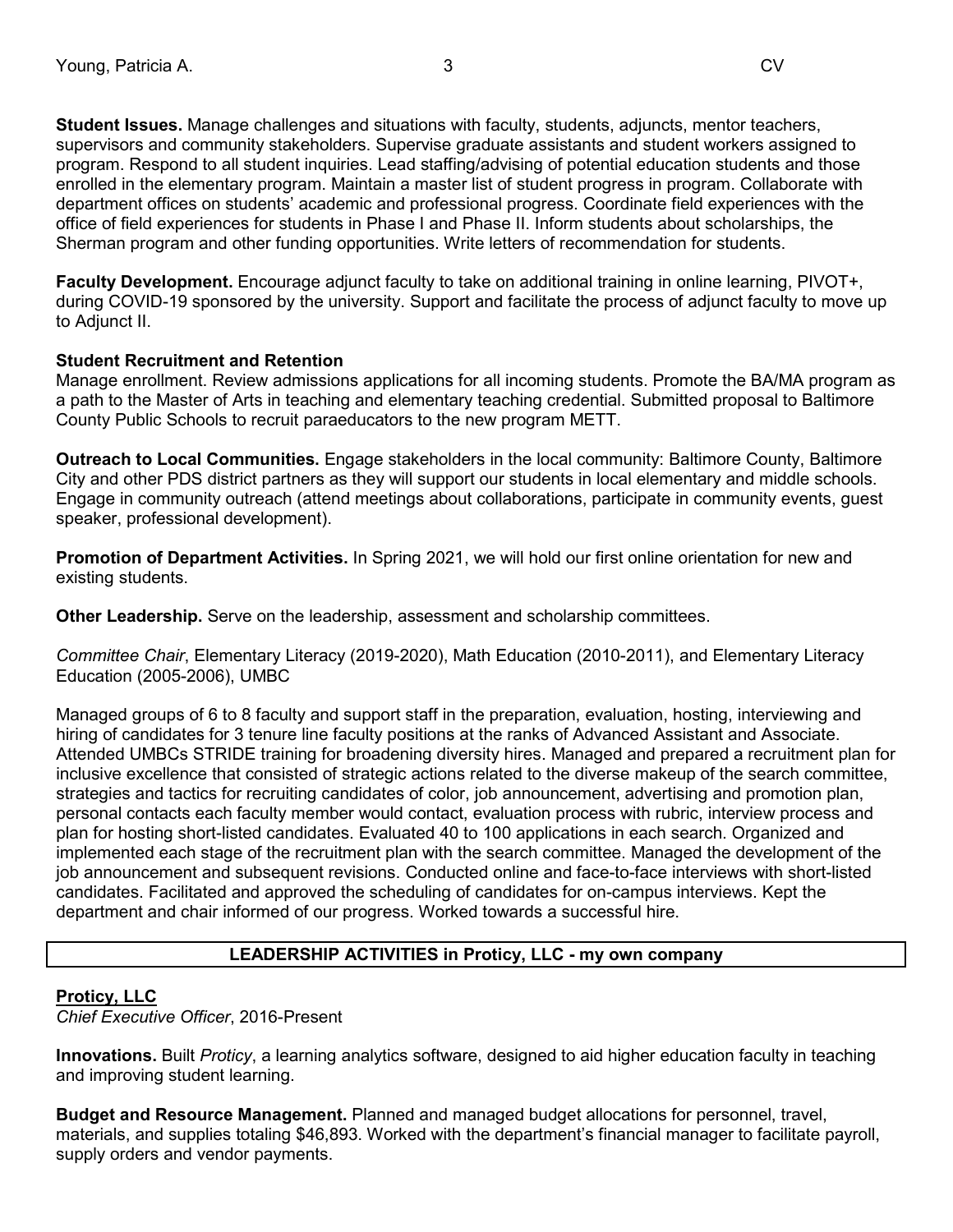**Funding.** Wrote and received Technology Catalyst Fund grant \$24,893 and UMBC department of education matching funds \$22,000 which provided SEED funding to build Proticy. Wrote and received reimbursement funding from the Maryland Technology Internship Program for hiring a student intern in 2019. Wrote the following unfunded grants to further fund additional development of *Proticy*: Small Business Innovation Research (SBIR) Program in 2020 and 2018, and Maryland Innovation Initiative: Innovation Commercialization Program TEDCO (2016).

**Personnel.** Interviewed, hired and mentored 17 computer science and information systems undergraduate and graduate students in the development of *Proticy.* Two students wrote their final masters project papers on an app version of the software.

**Development and Advancement.** Met with David Fink: UMBC site minor, Office of Technology Development several times a year to discuss the development of *Proticy*, becoming an entrepreneur and funding opportunities.

**Professional Development.** Competitively selected and took course TEDCO MII Lean Innovation Course (May-July 2017) with TEDCO and the Maryland Innovation Initiative. This course introduced participants to the key concepts and methodologies used in I-Corps that is a market assessment and validation program pioneered by the National Science Foundation. Conducted customer interviews, presentation of findings and producing a Minimum Viable Product (MVP). Interviewed 42 customers (corporate, university and community college) to determine the viability of *Proticy* as a product. David Fink served as my UMBC mentor.

**Diversity Efforts.** Hired an ethnically diverse group of employees. Worked directly with employees who were South East Asian, Korean, Chinese, African and African American.

**Networking with Local Communities.** Selected entrepreneurial conferences attended from 2016-2018: TEDCO's Entrepreneur Expo & STEM Cell Symposium (October 2018); Saul Ewing selected 2018 workshops: Sharing Equity with Co-Founders and Employees, Knowledge Strategy-A Roadmap for Innovation, Strategic Alliances, The Entrepreneur's Guide to Early-Stage Financing; Emerging Company Round Table Discussion: Avison & Young (December 2017); and Life Sciences and Technology Practices (Jay Reilly) Saul Ewing, (September 2016).

# **LEADERSHIP ACTIVITIES as an Editor**

*Editorships.*

- Editor of the Cultural and Regional Perspectives Section of *Educational Technology Research and Development* (ETR&D) Journal 2014-Present
- Co-Section Editor, *Learning, Design and Technology: An international compendium of theory, research, practice and policy in support of education and performance systems* (2016-Present).
- Lin, L., Johnson, T., & **Young, P.A.,** et al. (in press, expected Feb. 2021). Special Issue: Shifting To Digital: Informing the rapid development, deployment, and future of teaching and learning: *Educational Technology Research & Development.*

**Leadership.** Provide the direction of scholarship in the field of educational technology. Grow the interest and focus on culture in instructional technology and design. Attend editor's yearly meetings at the Association for Educational Communications & Technology (AECT) and American Educational Research Association (AERA) conferences. Represent ETR&D as a board member for the International Division of AECT.

**Personnel.** Hired 4 editorial assistants for ETR&D with department's financial support.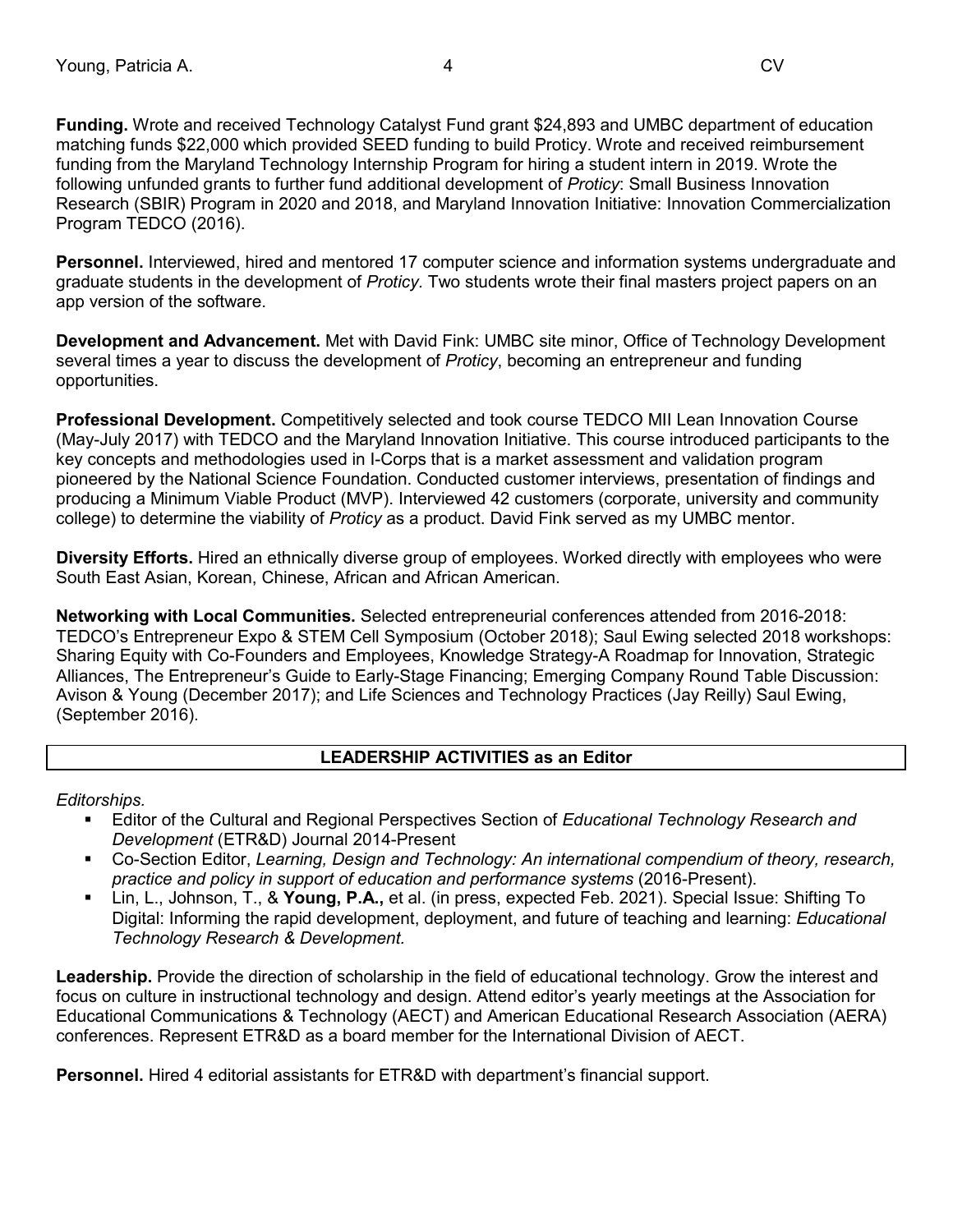## **Milestones.**

- Maintain the journals impact factor of 2.3 (2019) with a 5-year impact factor of 2.7
- Grew the manuscript submissions from 32 in 2014 to 180 in 2019. Doubled submissions from 94 in 2018 to 180 in 2019
- Grow section from 6 to 8 published issues per year (2019) with 3 awaiting in online 1st
- Mentor graduate students and junior scholars as reviewers for ETR&D

**Mentorship.** Mentor and lead graduate students and junior scholars from around the world through one-onone meetings, co-publishing, AECT fireside chats that offer small group mentoring, and AECT Breakfast of Champions that invites leaders in the field to advise students and junior faculty. Facilitated a Writing for Publication in Educational Technology (2017) session at AECT's yearly conference that overflowed with interest and participation. Mentored several students who used my research on *The Culture Based Model* as a theoretical framework in their dissertations.

## **Additional LEADERSHIP ACTIVITIES**

Director, Theta Alpha Chapter of Kappa Delta Pi, Howard University. Managed the on-campus organization and maintained membership standing for students and the university, 2002-2004

Program Director, The College Board Advanced Placement Summer Institute (Middle States Regional), Howard University. Managed the hiring of Advanced Placement teachers across the United States and brought them to Howard University to teach several science AP courses, 2002-2003.

Co-Director, Orange County History & Social Science Project, CSUF. Engaged in grant writing and the facilitation of administrative duties for an awarded grant of \$180,000, 2001-2002.

Coordinator, Home Savings of America (now Wells Fargo). Coordinated the teaching of business skills to high school seniors in local school districts, 1991-1993.

## **DEPARTMENT ACTIVITIES & INITIATIVES**

## *Search Committees:*

- Early Childhood Education tenure track position, UMBC 2016-2017
- TESOL Assistant/Associate tenure track position, UMBC, 2014

## *Review and Policy Panels:*

- Department Promotion and Tenure Committee, UMBC, 2014-Present
- By-Laws and Department Promotion and Tenure revision committees, UMBC, 2018-2019
- Ad Hoc Merit Committee, Department of Education, UMBC, 2013
- Criteria and Procedures for Promotion and Tenure/Department of Education, UMBC, 2007-2009
- Steering Committee Member for LLC Program, UMBC, 2006-2007
- Facilitated Reading Course revisions and proposal MSDE, UMBC, 2005
- Assisted in the creation of conceptual ideas and a budget for the National Association for Equal Opportunity in Higher Education Center (NAEFO) for Excellence in Reading Grant Proposal, Howard University, 2002

## *Other Department Committees:*

- Member-at-Large for the Leadership Committee, UMBC, (2014-2016)
- Chair, Reading/Writing Task Force; Recorder, School Wide Curriculum Committee; Member, School of Education By-laws Committee; Reader, RAND Scholarship; and Graduation Committee Member, Howard University (2003-2004)
- Executive Committee, Howard University, 2003-2004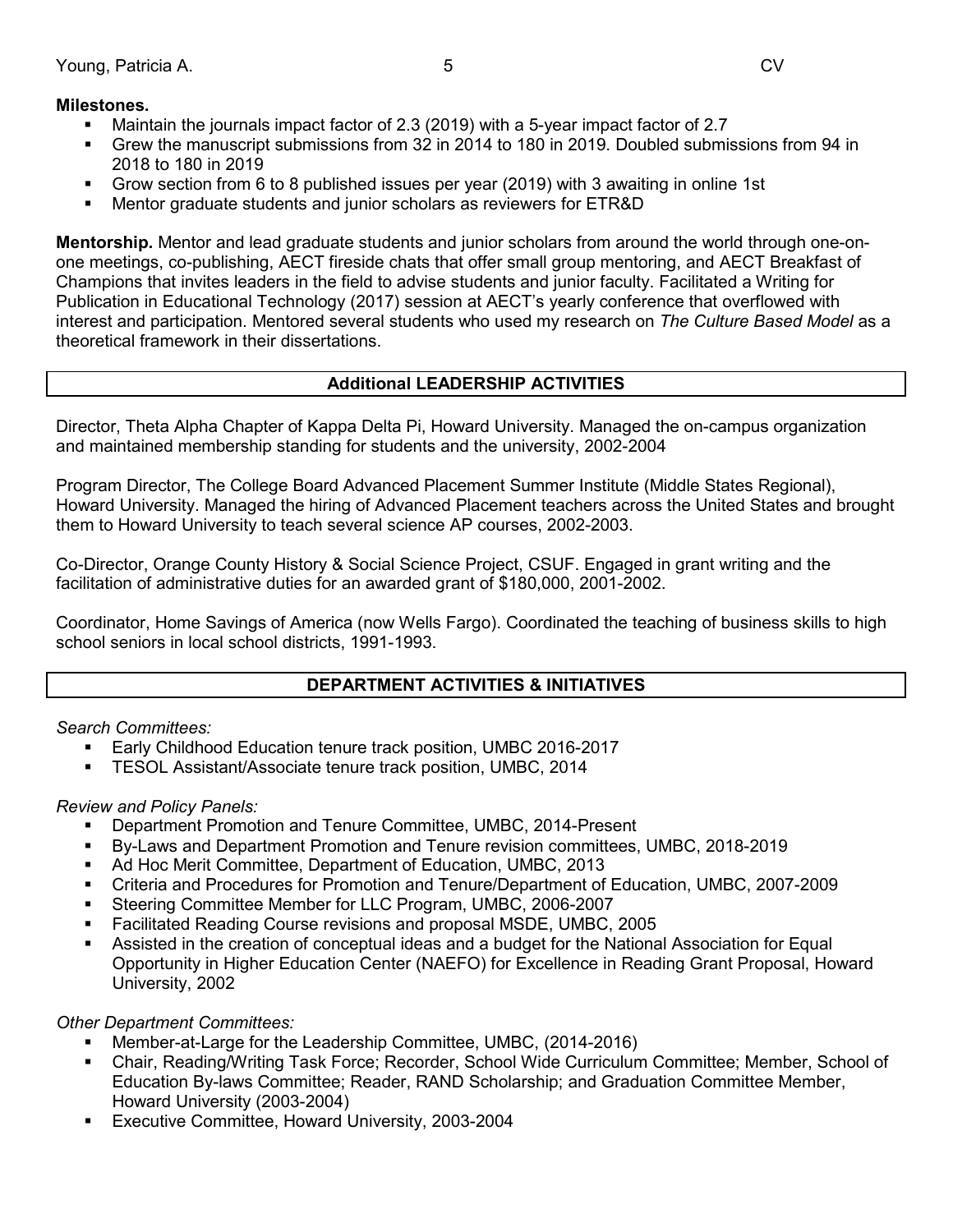## **COLLEGE/UNIVERSITY ACTIVITIES & INITIATIVES**

## *Review and Policy Panels:*

- Faculty Senate representative for the Department of Education, UMBC, 2016- 2018
- Instructional Systems Development Committee, UMBC, 2015-2017
- Appointed Ad-Hoc Committee on Grievance Policies and Procedures: Faculty Senate Committee, UMBC, 2013-2014
- **Faculty Development Steering Committee, UMBC, 2010-2012**
- Rules Committee, Howard University, 2003-2004
- Academic Standards Committee of the Academic Senate, CSUF, 2000-2002
- University sub-committee to review Entertainment and Tourism Studies proposal, CSUF, 2000

*Other College Committees:*

- College of Arts, Humanities and Social Sciences Black Faculty, UMBC, 2007-Present
- Delegate, Council of University Faculty, UMBC, 2005-2008

## **PROFESSIONAL PUBLIC SERVICE AND OUTREACH**

## *International*

- Keynote, *The Borderless Role of Innovation in Educational Technology*. Delivered at the 9th International Conference of Educational Innovation through Technology/Society of International Chinese in Educational Technology, Virtual, December 17, 2020.
- Keynote, Presidential Featured Session: *Culture-Specific Design: The Current Wave of EdTech Innovations*. Delivered at the Association for Educational Communications & Technology: Towards culturally-situated learning design and research, Virtual, November 6, 2020.
- **Board Member, Association for Educational Communications & Technology International Division,** 2014-Present
- Keynote, Minorities in Media: Wes McJulien Lecture. Delivered at the annual conference of the Association for Educational Communications and Technology/Integrating approaches: Meeting challenges, Louisville, KY, October 2009
- Advisory Board Member, Handbook of Research on Educational Communications & Technology, 5th Edition, 2016-2018
- Advisory Board Member, Rothwell & Associates in conjunction with The Association for Talent Development (ATD formerly ASTD) and The International Association for Continuing Education and Training, 2014-2015
- President, President Elect & Conference Planner for Minorities in Media (now Culture, Learning & Technology Division), an affiliate of the Association for Educational Communications & Technology, 2005-2011

## *National*

- Keynote, Juxtopia Urban Learning Technology 2010 Conference: Take Control, Create Your Destiny, Morgan State University, Baltimore, MD, December 2010
- Keynote, CSUF Black History Month Celebration "Keeping The Dream Alive," Fullerton, CA, February 2002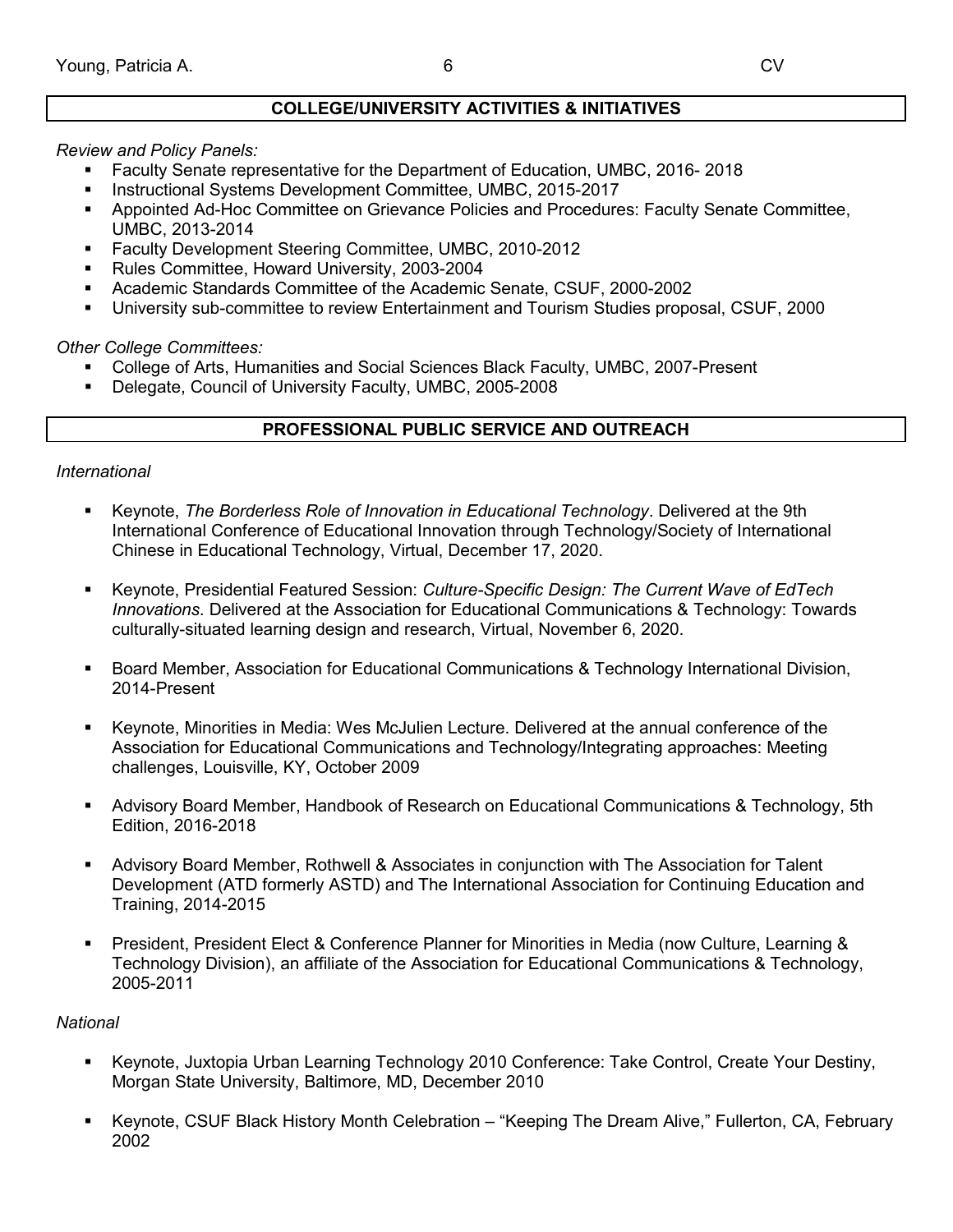Keynote, 12<sup>th</sup> Annual African American Student Recognition Ceremony, CSUF, Fullerton, CA, May 2001

# *Digital*

- Webinar: Young, P. A., Almeida, L. & Taylor, B.C., *Cultural Implications for Games in Education*, Association for Educational Communications and Technology/Minorities in Media. May 14, 2010
- Webinar: Young, P.A., *AECT Webinar: Integrating Culture in the Design of ICTs*. Association for Educational Communications and Technology. February 2, 2010

# *Community*

- **Interview: Catalina Duque. UMBC News: UMBC's Sherman Center for Early Learning in Urban** [Communities is transforming early childhood education in Maryland,](https://news.umbc.edu/umbcs-sherman-center-for-early-learning-in-urban-communities-is-transforming-early-childhood-education-in-maryland/) October 27, 2020.
- Interview: Luetkehans, L., & Omale, N. (2013). Becoming wired: teaching and learning from the personal histories of African American technology leaders. Black History Bulletin, 76(1), 6-13.
- Radio Guest: African Woman and Family (CIUT.FM University of Toronto), 2006
- Education chair, Los Angeles Urban League Young Professionals, 2000-2001
- Reviewed Ron Burkle Scholarships; Coordinated College Survival Seminar Part I & II for high school juniors & seniors; Coordinated Presidential Scholarship Program for high school seniors; Participated in Tech Day, Los Angeles Urban League Young Professionals, 2001
- Presentation on Computers & the Internet and Becoming a Better Reader, Badger Middle School, Hayward, CA, Los Angeles Urban League Young Professionals, 2000

# **PUBLICATIONS**

## **Books:**

Young, P.A. (2021). *Human Specialization in Design and Technology: The Current Wave for Learning, Culture, Industry and Beyond.* Routledge/Taylor & Francis.

Young, P.A. (2009). *Instructional design frameworks and intercultural models.* Hershey, PA: IGI Global/Information Science Publishing.

# **Articles:**

Refereed:

Young, P. A. (accepted for publication). Culture as a Gauge Towards Social Justice*. Journal of Applied Instructional Design* (Special Issue: Attending to Issues of Social Justice through Learning Design).

**Young, P. A.**, Serna, C., De La Vega, E., Charlton, L., & Casimir, M. (2020). Sojourners of truth: Five women's stories of triumph, tribulation, and teaching in academia. *Educational Studies.*  DOI: [10.1080/00131946.2020.1799220.](https://doi.org/10.1080/00131946.2020.1799220)

**Young, P.A.**, & Thomas, E.K. (2019). M<sup>3</sup>: Leroy Raadel Posey an African American inventor of a mathematics teaching machine. *Journal of African American Studies*, *23*(1-2), 18-33.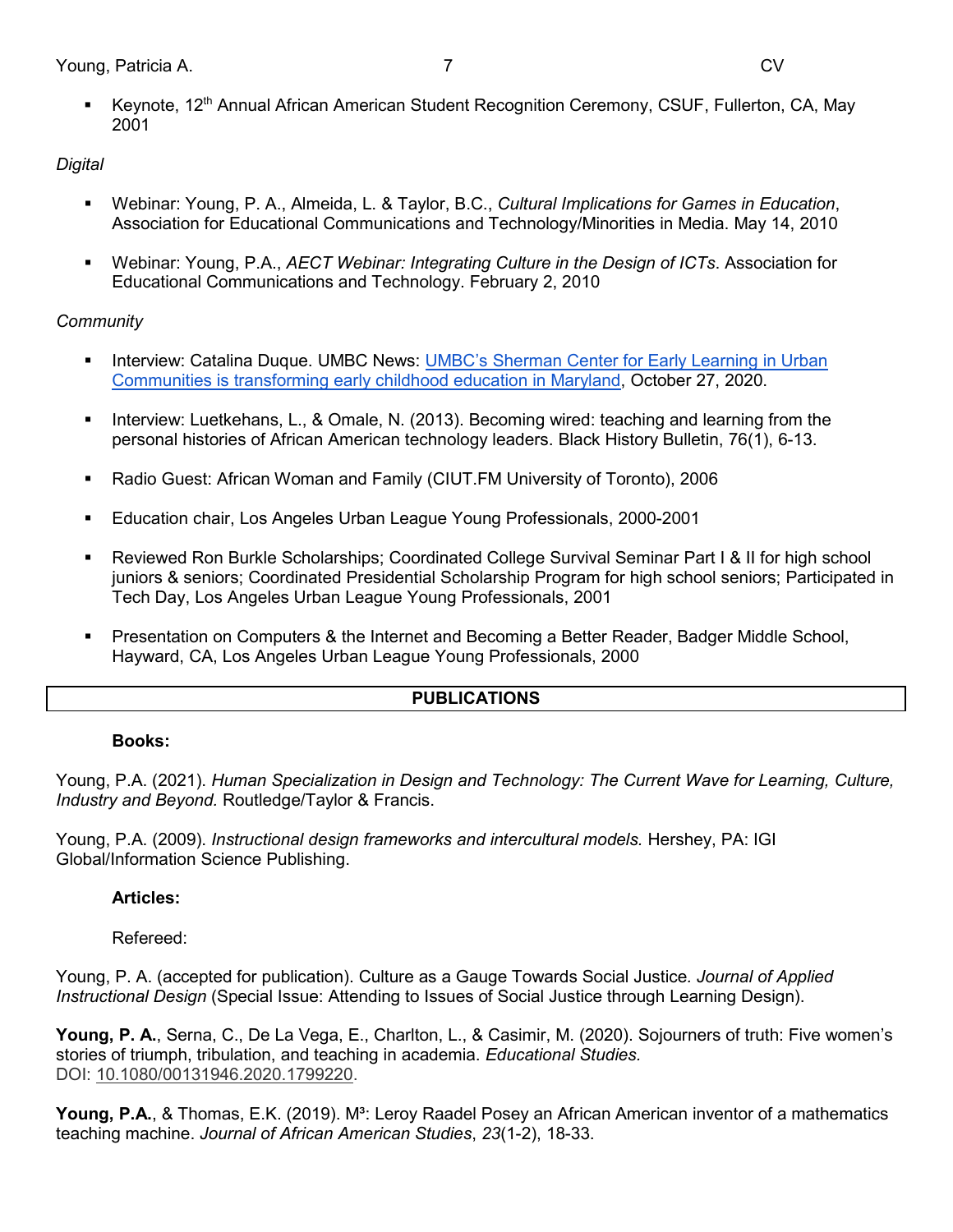Young, Patricia A. 8 CV

Bayeck, R.Y., Asino, T.I., & **Young, P.A.** (2018). Representations of Africans in popular video games in the U.S. *Journal of Virtual Worlds Research*, *11*(2), 1-12. Retrieved March 28, 2019 [https://journals.tdl.org/jvwr/index.php/jvwr/article/view/7285.](https://journals.tdl.org/jvwr/index.php/jvwr/article/view/7285)

Young, P.A. (2015). Contemplating The Future of Educational Technology. In T.I. Asino (Ed.), The future of our field (Vol. 59(1), pp. 21-29): *Tech Trends*.

Young, P.A. (2014). Disclosing the design of an African American educational technology: Bridge: A Cross Culture Reading Program. *International Journal of Designs for Learning, 5*(2), 34-55. [ePublication: http://scholarworks.iu.edu/journals/index.php/ijdl/article/view/12978]

Young, P.A. (2011). The significance of the Culture Based Model in designing culturally-aware tutoring systems. *Artificial Intelligence & Society*, *26*(1), 35-47.

Young, P.A. (2009). The Brownies' Book: Exploring the past to elucidate the future of instructional design. *Journal of Language Identity and Education*, *8*(1), 1-20.

Young, P.A. (Summer 2008). Instructional technologies designed by and for African Americans: An examination of several works. *Western Journal of Black Studies*, *32*(2), 31-40.

Young, P.A. (2008). The Culture Based Model: Constructing a model of culture. *Journal of Educational, Technology & Society*, *11*(2), 107-118.

Young, P.A. (2008). Integrating culture in the design of ICTs. *British Journal of Educational Technology*, 39(1), 6-17. **[Winner of the Outstanding Journal Article Award, Design & Development Division, Association for Educational Communications & Technology]**

Munoz, J.S., Jasis, R.O., **Young, P.A.**, & McLaren, P. (2004). The hidden curriculum of domestication. The *Urban Review*, *36*(3), 169-187.

Young, P.A. (2002). Empowering minority students through tech talk. *Tech Trends*, *46*(2), 46-49.

Young, P.A. (2001). What's race got to do with it?: The dynamics of race relations in the Oakland teachers strike. *Race, Ethnicity And Education*, *4*(2), 125-143.

Young, P.A. (2001). Roads to travel: A historical look at The Freedman's Torchlight--An African American contribution to 19th century instructional technologies. *Journal of Black Studies*, *31*(5), 671-698.

Non-refereed:

Spector, J.M., Johnson, T.E., **Young, P.A.** (2015). An editorial on replication studies and scaling up efforts. *Educational Technology Research and Development. 63*(1), 1-4.

Spector, J.M., Johnson, T.E., **Young, P.A.** (2014). An editorial on research and development in and with educational technology. *Educational Technology Research and Development*, *62*(1), 1-12.

# **Chapters in Books:**

Refereed:

Young, P.A. (*2020*). Bridge: A Cross Culture African American Reading Program (1975-1977). In C. Gray, E. Boling, C. Howard & J. Baaki (Eds.), *[Historic Instructional Design Cases: ID Knowledge in Context and](https://www.routledge.com/Historical-Instructional-Design-Cases-ID-Knowledge-in-Context-and-Practice/Boling-Gray-Howard-Baaki/p/book/9780367353704)  [Practice](https://www.routledge.com/Historical-Instructional-Design-Cases-ID-Knowledge-in-Context-and-Practice/Boling-Gray-Howard-Baaki/p/book/9780367353704)*: Routledge.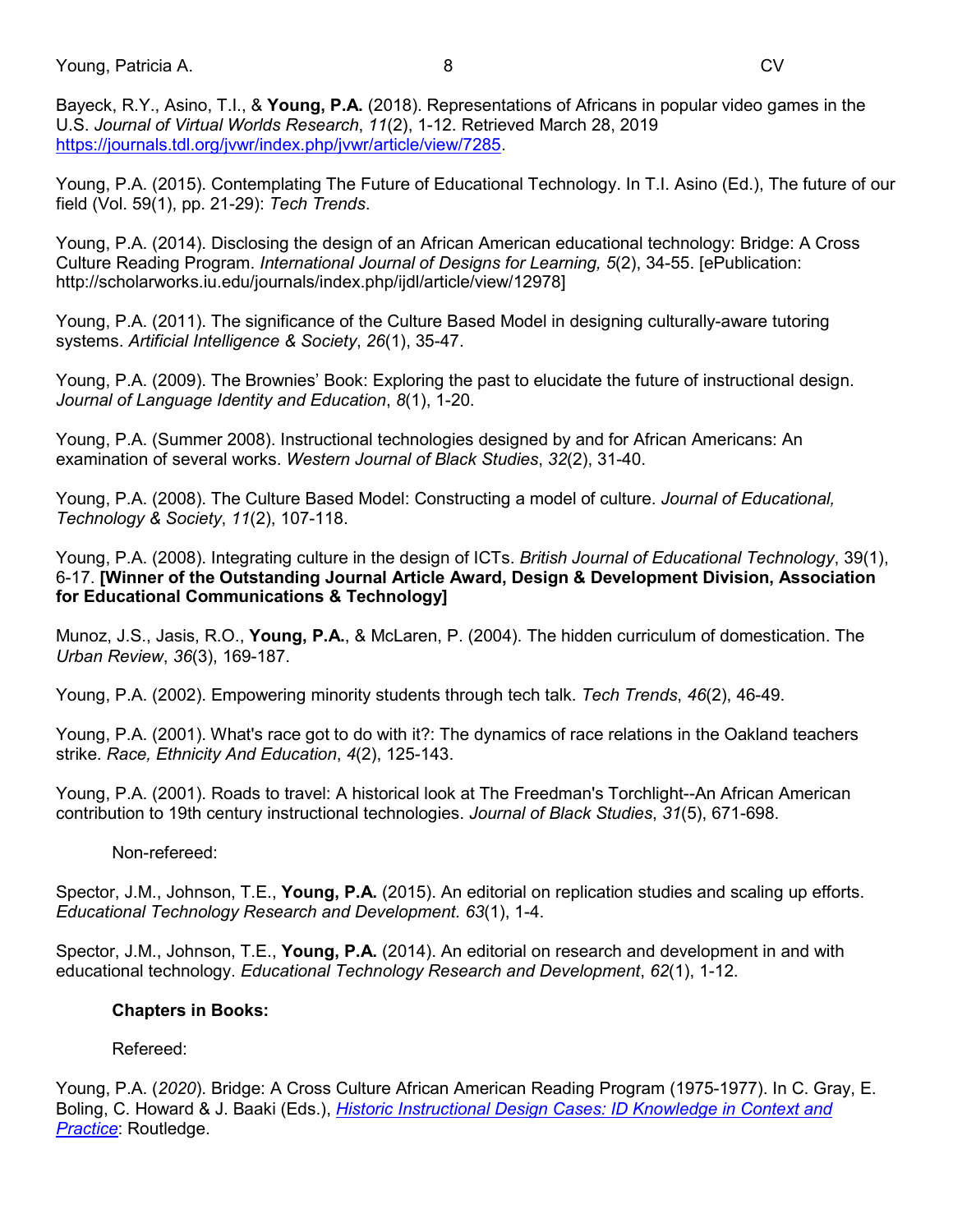Young, Patricia A. 9 CV

**Young, P.A.** & Asino, T.I. (2020). Cultural implications in Educational Technology: A survey. In M.J. Bishop, E. Boling, J. Elen & V. Svihla (Eds), *Handbook of Research on Educational Communications and Technology* (5th edition, pp. 263-283). New York: Springer.

Young, P.A. (2014). The presence of culture in learning. In J.M. Spector & D.M. Merrill & J. Elen & M. J. Bishop (Eds.), *Handbook of Research on Educational Communications and Technology* (4th ed., pp. 349-361). New York: Springer.

Young, P.A. (2008). The Culture Based Model: A framework for designers and visual ID languages. In L. Botturi & T. Stubbs (Eds.), *Handbook of visual languages for instructional design: Theories and practices* (pp. 52-75). Hershey, PA: IGI Global.

Young, P.A. (2008). Exploring culture in the design of new technologies of literacy. In J. Coiro, M. Knobel, C. Lankshear & D. J. Leu (Eds.), *Handbook of research on new literacies* (pp. 325-358). London, England: Routledge.

Young, P.A. (2007). Thinking outside the box: Fostering racial and ethnic discourses in urban teacher education. In R. P. Solomon & D. N. Sekayi (Eds.), *Urban teacher education and teaching: Innovative practices for diversity and social justice* (pp. 109-128). Mahwah, NJ: Lawrence Erlbaum Associates, Inc. **(Book awarded the American Educational Studies Association: Critics Choice Award, 2008).**

## **Entries in Encyclopedias:**

Young, P.A. (2015). Cultural considerations in technology enhanced learning and instruction. In J. M. Spector (Ed.), *The Sage Encyclopedia of Educational Technology*: Sage Publications. (pp.156-160).

Young, P.A. (2013). Culture-neutral design. In R.C. Richey (Ed.), *Encyclopedia of Terminology of Educational Communications and Technology* (pp. 71-72). New York: Springer.

Young, P.A. (2013). Culture-specific design. In R.C. Richey (Ed.), *Encyclopedia of Terminology for Educational Communications and Technology* (pp. 73-74). New York: Springer.

# **Book/Special Issue Introductions:**

Young, P. A. (2021). Creation in shifting to digital. In the special issue: *Shifting to Digital: Informing the rapid development, deployment and future of teaching and learning*. *Educational Technology Research & Development*.

Young, P. A. (2021). The ever evolving MOOC. In the special issue: *Shifting to Digital: Informing the rapid development, deployment and future of teaching and learning*. *Educational Technology Research & Development*.

**Young, P.A.**, & Asino, T. I. (2020). Introduction: Cultural & Regional Perspectives. In J. M. Spector, B. B. Lockee & M. D. Childress (Eds.), *Learning, Design and Technology: An international compendium of theory, research, practice and policy in support of education and performance systems*: Springer.

## **Conference Proceedings:**

Young, P.A. (2007). Culture and the design of information and communication technologies. In C. Montgomerie & J. Seale (Eds.), ED-MEDIA 2007: *World conference on educational multimedia, hypermedia & telecommunications* (pp. 833-836). Vancouver, Canada: Association for the Advancement of Computing in Education.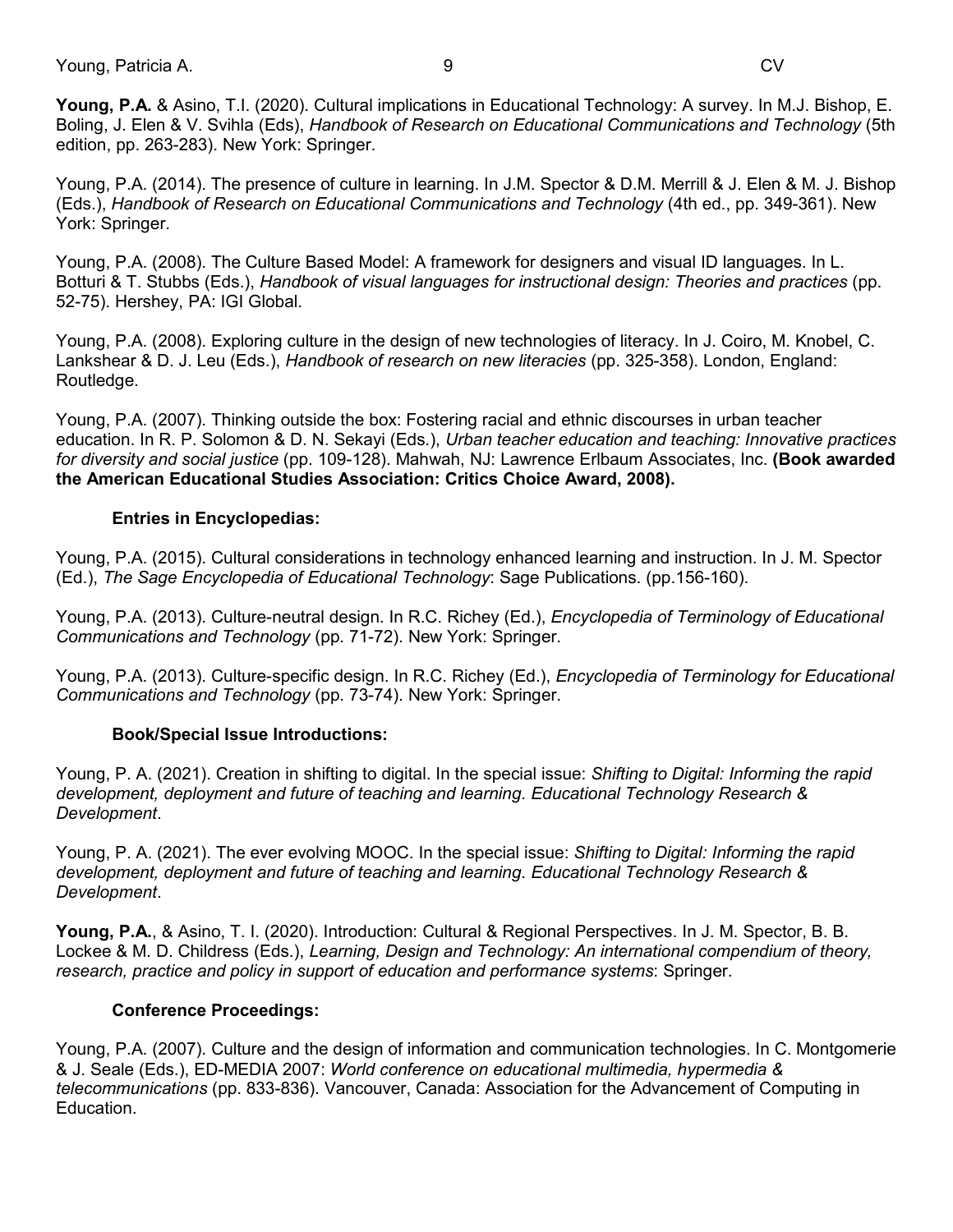Junn, E., **Young, P.A.**, Munoz, J., Ordoñez-Jasis, R., & Flores, S. (April, 2002*). Searching for higher ground: Developing an innovative faculty support organization.* Paper presented at the Keeping Our Faculties: Addressing the recruitment and retention of faculty of color, Minneapolis, MN.

## **Letters to Editors (Commentaries/Trade Journals):**

Asino, T.I., & Young, P.A. (March, 2020). Let's get personal. Training & Development Magazine, from <https://www.td.org/magazines/td-magazine/lets-get-personal>

Young, P.A. & Taylor, B.C. (November, 2010). Launching a culture-based learning product. Training & Development Magazine, 76-77.

Young, P.A. (January 12, 2006). The Demise of Public Schooling. The Black Commentator. Retrieved, from the World Wide Web:<http://www.blackcommentator.com/>

## **Works Submitted:**

Asino, T.I., **Young, P.**, Spector, J.M., Tracey, M., Giacumo, L.A., Bass-Flimmons, E. (work submitted - major revisions). Reflecting on our lived experiences of conducting research across national and cultural boundaries: What have we learned?. Re-Submitted to TechTrends October 2020.

## **Works in Preparation:**

Young, P.A., Asino, T.I., & Kinuthia, W. (in preparation). Exploring Human Needs And Conditions Through Mobile Platforms: A Systematic & Cultural Review.

Young, P. A. (in preparation). Building a Computational Thinking Assessment Tool for Teachers.

# **INNOVATIVE ACHIEVEMENTS & AWARDS**

## **Multimedia Productions:**

- The Wake, a digital children's story. Part of the educational series Urban Tales Educational Program that teaches children (grades PreK-2nd) how to read [prototype], Howard University, Washington, D.C., 2005.
- The Missing Cookie (an educational video that teaches young children sight words; writer/director), California State University East Bay, Hayward, CA, 1994
- The Rain Knows Its Enemies (a dramatic 45-minute video; writer & director), New York Institute of Technology, New York, NY, 1985.
- The New York City Museum (a video documentary about street art in and around New York City; writer, editor), New York Institute of Technology, New York, NY, 1984.

# **Grants & Fellowships Awarded:**

- Certificate of Achievement in the Scripts category of the November 1992 Writer's Digest Magazine November 1992
- Video grant received from the non-profit organization Women Make Movies New York, NY, 1991.
- Fellowship recipient of the Multicultural Children's Literature Institute at the University of Wisconsin, Madison [expenses paid to weeklong institute] (Listed in Lindgren, Merri V. (1992) The Multicolored Mirror: Cultural Substance in Literature for Children and Young Adults Fort Atkinson: Highsmith Press), 1991.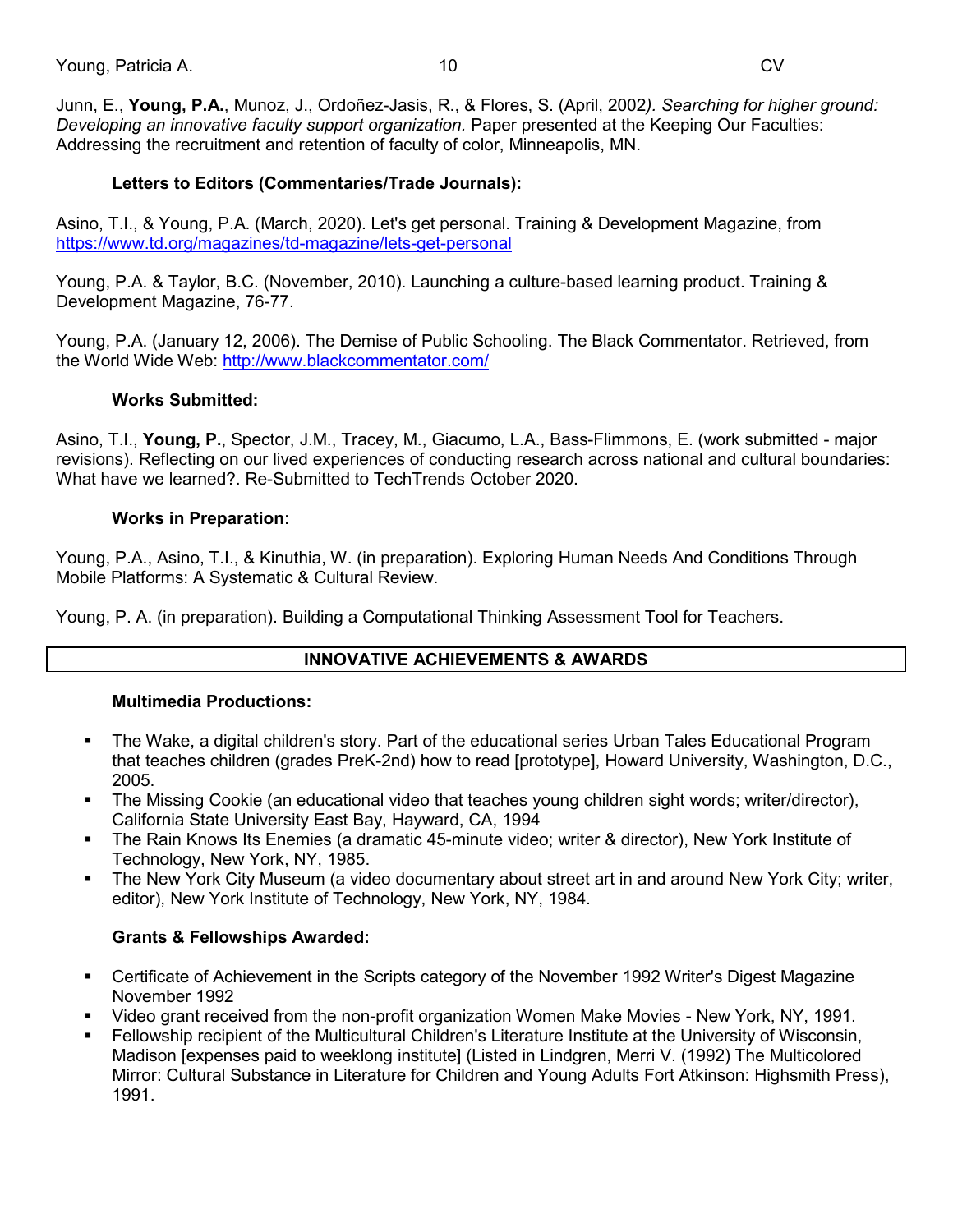# **ACADEMIC HONORS & AWARDS**

Association for Educational Communications & Technology (AECT):

- **Exceptional Service Award**, Culture, Learning & Technology Division. Award received for outstanding leadership and service to the division, 2019.
- **Outstanding and Dedicated Service to the Division Award**, Teacher Education Division. Award received for outstanding leadership and service to the division, 2019.
- **Distinguished Service Award**, International Division. Highest service award that recognized a member for leadership, dedication and service to the profession in the international arena and contributions to AECT at large, 2019.
- **Outstanding Journal Article Award**, Design & Development Division. Award received for the article: Integrating Culture in the Design of ICTs, *British Journal of Educational Technology*, *39*(1), 6-17.

# **RESEARCH FELLOWSHIPS & GRANTS**

## **Non-competitive Support:**

- \$13,500 UMBC, Department of Education. Matching Grant for On-Ramps to Full Professor, 2019-Pres.
- \$22,000 UMBC, Department of Education. Matching Grant for *Proticy*, 2017
- \$5,000 Patricia Young Research Fund. Monies sponsored by a UMBC alumni donation, 2016

# **Competitive Grants Awarded:**

- \$49,974 Sherman Center Faculty Research Award sponsored by The Sherman Center for Early Learning in Urban Communities, UMBC; *Infusing a Culture-based Computational Thinking Curriculum in Urban Preschools,* PI, Co-PI Deborah Kariuki, 2020-Present
- \$54,511 Maryland Center for Computing Education: *Exploring Computational Thinking with Preservice Teachers & Teacher Education Instructors*, University of Maryland System, PI, Co-PI Deborah Kariuki, 2020-Present
- \$27,400 On-Ramps to Full Professor: Research Acceleration Award, Office of the Provost, UMBC, 2019-2020
- Maryland Technology Internship Program (MTIP), UMBC, Funding reimbursement for companies that hire UMBC interns. Monies reimbursed are determined by intern hours worked (*Proticy* hired Atijavansa Ok 1/1/2019 to 6/31/2019), 2018-2019
- \$24,893 Technology Catalyst Fund, Office of Technology Development, UMBC, PI; *Proticy: A Mobile Learning Management System That Transforms Teaching in Higher Education*, PI, 2016
- \$7,000-Director's Visiting Research Fellowship, University of Pittsburgh's Learning Research and Development Center, 2011
- \$4,000-Research Seed-Funding Initiative, Office of the Vice President for Research, Co-Investigator, PI: Tyson King-Meadows. UMBC, 2010
- \$1,500-Undergraduate Research Assistant Support, UMBC, 2009
- \$4,000-DRIF Award: Summer Faculty Fellowship, UMBC, 2005
- **53,903-Fund for Academic Excellence (Travel), Howard University, 2004**
- \$3,500-Fund for Academic Excellence, Howard University, 2003
- \$10,000-The University Sponsored Faculty Research Program in the Social Sciences, Humanities and Education, Howard University, PI, 2003-2004
- \$38,000-New Faculty Research Program, Howard University, PI, 2002-2004
- \$4,804-Walter and Theodora Daniel Endowed Educational Research Fund, Howard University, 2002
- \$1,000-Advanced Online Summer Technology Grant, CSUF, 2002
- \$200-Teaching Mini-Grant, CSUF, 2001
- Stipend & Student Assistant, Service-Learning Mini-Grant, CSUF, 2001
- \$550-Summer Technology Institute Grant, CSUF, 2001
- Release time from a course, Research Grant, Untenured Faculty Support Grant Program, CSUF, 2000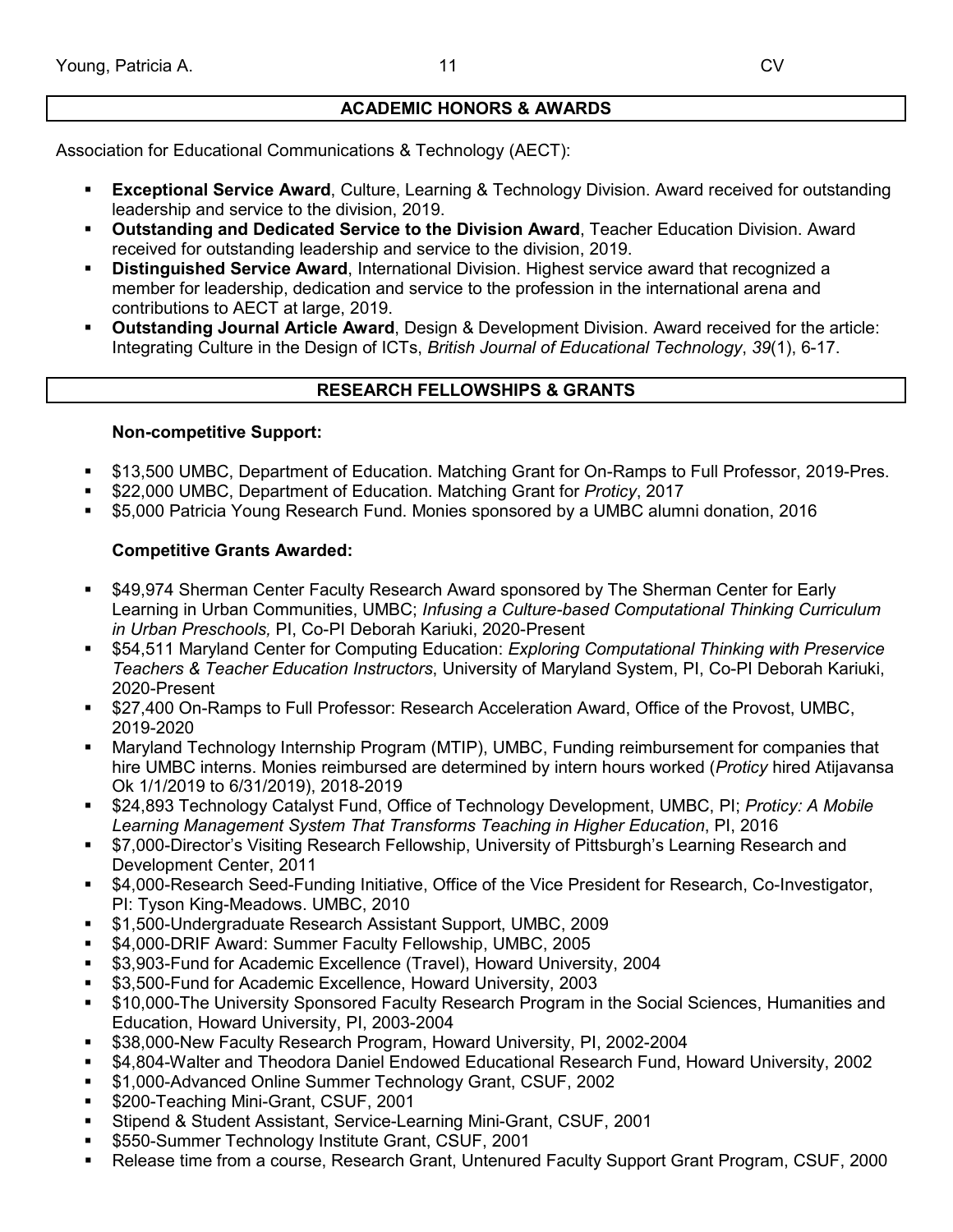- \$1,000-Faculty Awards Program, Travel Grant, CSUF, 2000
- Conference stipend, American Educational Research Association's (AERA) Committee on the Role and Status of Minorities in Educational Research and Development, 2000
- \$1,000 Faculty/Student Research and Creativity Grant, CSUF, 1999
- **5500 Untenured Faculty Support Grant Program, CSUF, 1999**

# **COURSES TAUGHT & MENTORSHIP**

G=Graduate, UG=Undergraduate

- Educational Technology for ESOL Teachers (Asynchronous), G, UMBC
- Culture and the Design of ICTs (Face-to-Face), G, UMBC
- Survey of Instructional Technology Applications (Synchronous), G, UMBC
- Education in Cultural Perspectives (Synchronous, Blended, Face-to-Face), G, UMBC
- Processes and Acquisition of Reading (Blended & Face-to-Face), UG/G, UMBC
- Materials for Teaching Reading (Synchronous, Blended & Face-to-Face), UG/G, UMBC
- Instruction of Reading (Face-to-Face), UG/G, UMBC
- Inquiry in Education (Synchronous, Blended & Face-to-Face), UG, UMBC
- Introduction to Teacher Education, G, Howard University
- **EXECUTE:** Curriculum in Research & Teaching, G, Howard University
- **IMPROVEMENT OF READING IN the Secondary School, G, Howard University**
- Introduction to Teaching, G, Howard University
- **Microcomputers in the Elementary Classroom, UG/G, CSUF**
- **Research Seminar, G, CSUF**
- Cultural Pluralism in Elementary Schools, UG/G, CSUF
- Curriculum Theory and Development, UG/G, CSUF
- Supervised Fieldwork in Elementary Teacher Education UG/G, CSUF

## **IRCEES:**

Mentored faculty and administrators for the International Research Collaborative for Established and Emerging Scholars [IRCEES] in Educational Technology supported by the e/Merge Africa and the Culture, Learning & Technology division of the Association for Educational Communications and Technology. IRCEES is an organization focused on developing a research community of practice to support educational technology faculty researchers and practitioner researchers. Wanjira Kinuthia (e/Merge Africa) and **Patricia A. Young** (AECT-CLT) facilitated the **Culture in Instructional Design** group. The purpose of the group is to initiate a process of exploring how instructional designers and educators use design to make a social difference globally. Presently, six scholars around the globe have received mentorship.

## **Research & Scholarship:**

Mentored an undergraduate Psychology major from Morgan State University. She participated in the BUILD/ASCEND program funded by the National Institutes of Health. The program prepares students for graduate study in their discipline. She worked on the psychological aspects of the *Culture Based Model* by updating all questions (Summer, 2016).

# **PRESENTATIONS**

# **Conference/Poster Presentations - Juried/Refereed:**

Asino, T.I., **Young, P.A.**, & Kinuthia, W. *Accepting Educational Responsibility through technologies in Afrikan Cultures.* American Educational Research Association: Accepting Educational Responsibility, SIG-Caribbean and African Studies in Educational, Virtual (accepted presentation April 2021).

Asino, T.I., **Young, P.A.**, & Kinuthia, W. *Exploring Culture and Human Conditions in the Design of Technological Innovations*. Paper presented at the Association for Educational Communications & Technology: Towards culturally-situated learning design and research, Virtual, (November 2020).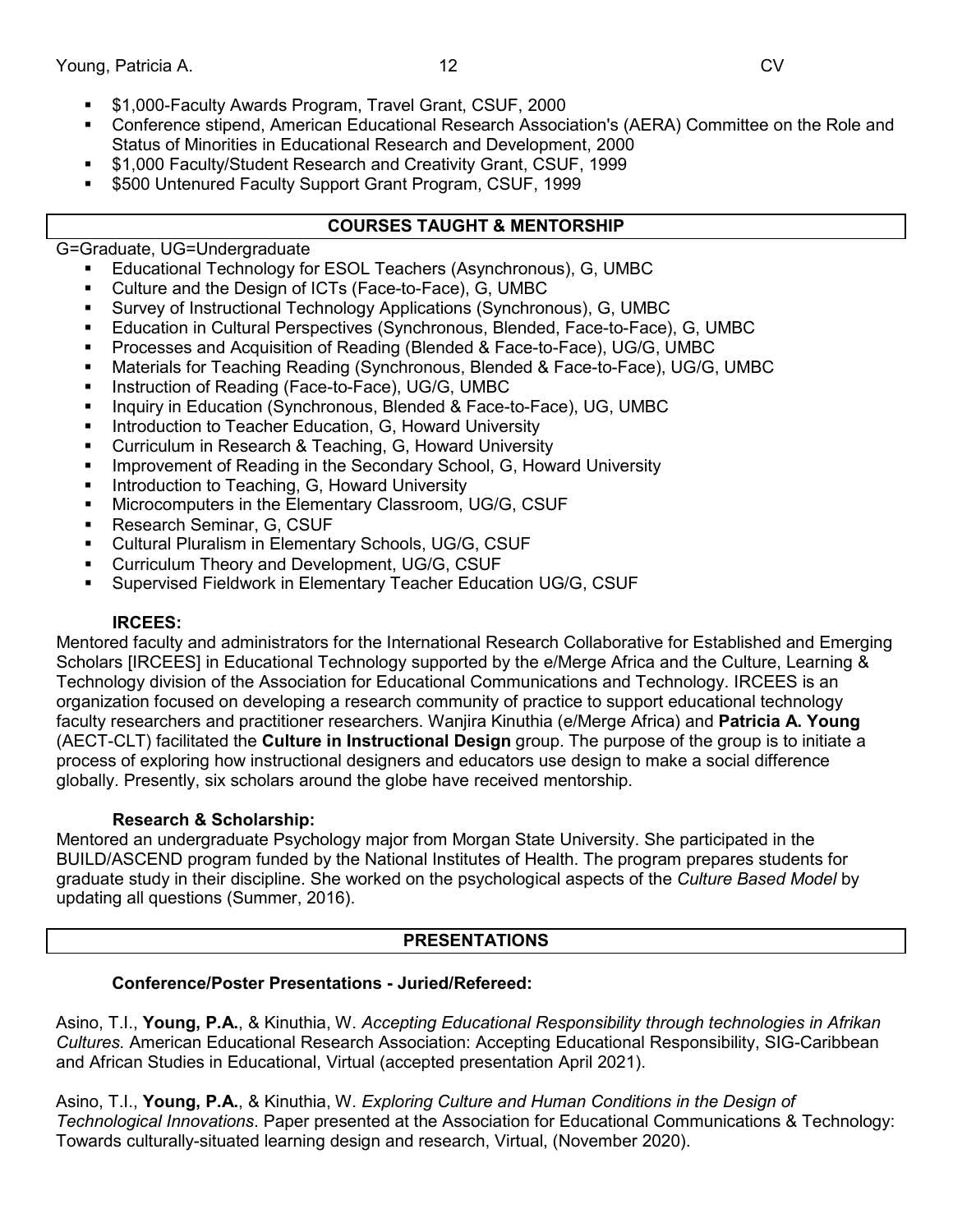Young, Patricia A. 13 CV

**Young, P.A.** *Human Specialization in Design & Technology: The Current Wave for Learning, Culture, Industry and Beyond.* BookSharing presented at the Association for Educational Communications & Technology: Towards culturally-situated learning design and research, Virtual, (November 2020).

Young, P.A., *M³: Leroy Raadel Posey an African American inventor of a mathematics teaching machine.* Paper presented at the annual meeting of the Association for Educational Communications & Technology: Inspired Professional Learning. Inspired Learning Professionals. Las Vegas, NV (October 2019).

**Young, P.A.** & Asino, T.I., *Exploring the interstices of culture-specific design and technological innovation: An international examination of culture specific products and services.* Poster presented at the annual meeting of the American Educational Research Association: Public Scholarship to Educate Diverse Democracies. Washington, DC (April 2016).

Taylor, B.C. & **Young, P.A**., *Designing a culture-specific multimedia project with the Culture Based Model.*  Paper presented at the annual meeting of the Association for Educational Communications & Technology, Design Learn Community. Jacksonville, FL (November 2011).

Taylor, B.C. & **Young, P.A**., *Emerging best practices for teaching with the iPad.* Paper presented at the annual meeting of the Association for Educational Communications and Technology, Cyber Change: Learning In Our Connected World. Anaheim, CA (October 2010).

Young, P.A., *The relevance of the Culture Based Model in designing culturally-aware tutoring systems.* Paper presented at the annual meeting of the Artificial Intelligence in Education 2009, Culturally Aware Tutoring Systems, Brighton, UK (July 2009).

Young, P.A., *Mapping culture as a design construct for instructional design.* Poster presented at the annual meeting of the Association for Educational Communications and Technology, On the Horizon -- Rays of Change, Orlando, FL (November 2008).

Young, P.A., *Culture as a design construct for globalized learning with ICTs.* Paper presented at the annual meeting of the National Reading Conference; Legacies, Conceiving Our Futures: The Spirit of Sankofa for Literacy Research and Pedagogy, Austin, TX (November 2007).

Young, P.A., *Articulating the role of culture in instructional design.* Poster presented at the annual meeting of the Association for Educational Communications and Technology, Learning within the Kaleidoscope: A Culture of Technology, Anaheim, CA (October 2007).

Young, P.A., *Culture and the design of information and communication technologies.* Poster presented at the annual meeting of ED-MEDIA 2007: World Conference on Educational Multimedia, Hypermedia & Telecommunications, Vancouver, BC (June 2007).

Young, P.A., *Integrating culture in design through the Culture Based Model.* Paper presented at the annual meeting of the Association for Educational Communications and Technology, Strengthening Connections, Dallas, TX (October 2006).

Young, P.A., *The Culture Based Model: How to integrate culture into instructional designs.* Paper presented at the annual meeting of the American Educational Research Association, Education Research in the Public Interest, San Francisco, CA (April 2006).

Young, P.A., *The Culture Based Model: Discovering an intercultural instructional design framework.* Paper presented at the annual meeting of the National Reading Conference, Literacy Research for Lives with Literacy, Miami, FL (December 2005).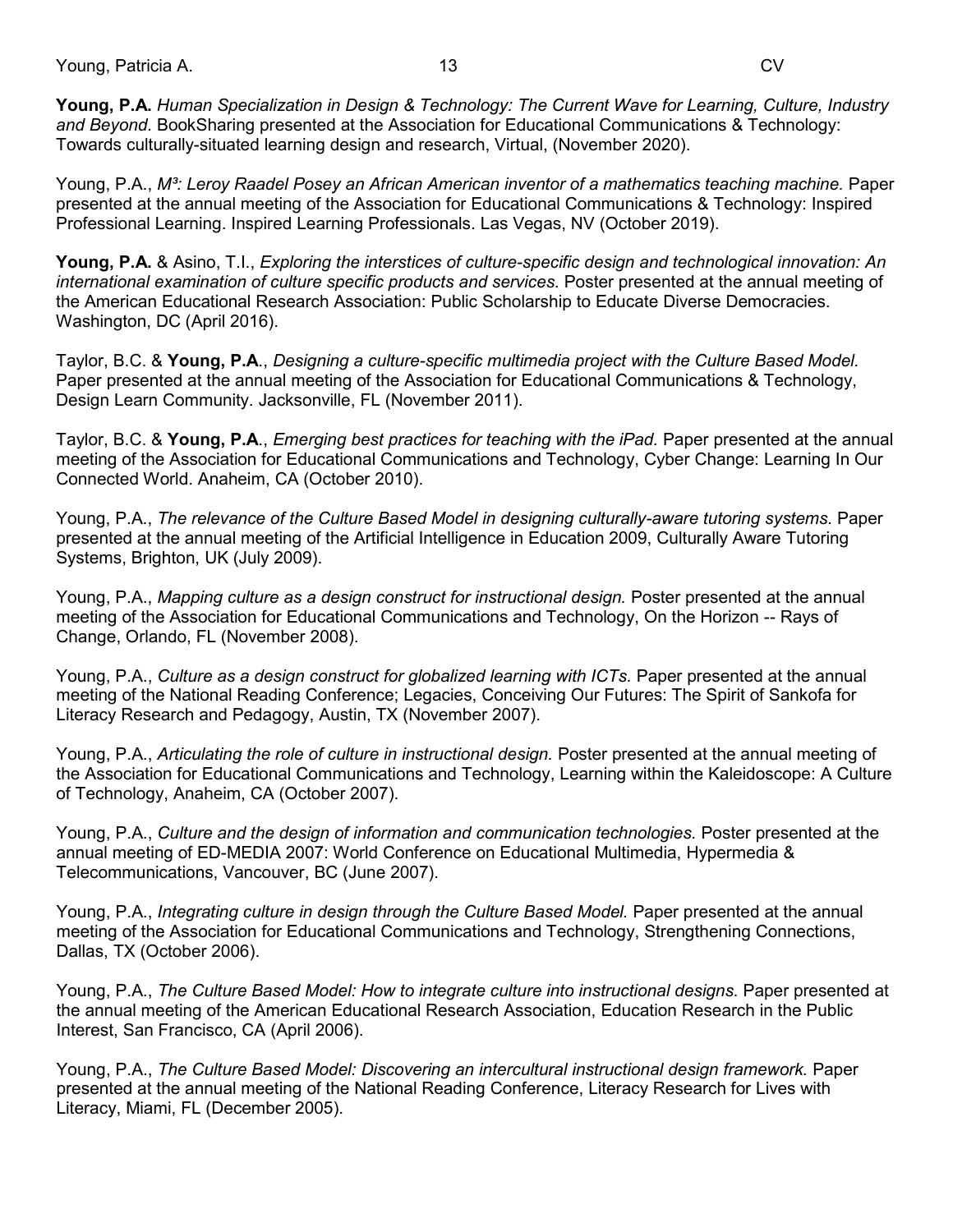Young, Patricia A. 14 CV

Young, P.A., *The Culture Based Model: Creating an intercultural instructional design framework.* Paper presented at the annual meeting of the Association for Educational Communications and Technology, Exploring the Vision Conference, Orlando, FL (October 2005).

Young, P.A., *The Culture Based Model: Infusing culture into software for beginning readers (a prototype).* Paper presented at the International Reading Association 50th Annual Convention, Celebrating 50 years of literacy leadership 1995-2005, San Antonio, TX (May 2005).

Young, P.A., *Bridge: A Cross Culture Reading Program: Rediscovering a technology of literacy made by and for African Americans*. Paper presented at the 54th annual meeting of the National Reading Conference, A reality of reading and literacy in today's world, San Antonio, TX (Decembe 2004).

Lynn, M., Frederick, R., Williams, A.D., **Young, P.A.**, *Are we there yet?: Critical race theory and Black teachers' work in the post-Brown era.* Symposium presented at the Frederick D. Patterson Research Institute of the United Negro College Fund – Still not equal: Expanding opportunity in global societies, Washington, D.C. (September 2004).

Young, P.A., *The Brownies' Book (1920-1921): Chronicling a technology of literacy made by and for African Americans*. Paper presented at the 53rd annual meeting of the National Reading Conference, Scottsdale, AZ (December 2003).

Young, P.A., *The Culture Based Model: Designing culturally and linguistically specific instructional media.*  Paper presented at the annual meeting of the Association for Educational Communications & Technology, Dallas, TX (November 2002).

**Young, P.A.**, Munoz, J., Ordonez-Jasis, R., *Researchers and Critical Educators (RACE): Constructing a professional organization in teacher education.* Symposium participant at the annual meeting of the American Educational Studies Association Annual Meeting, Pittsburgh, PA (November 2002).

Junn, E., **Young, P.A.**, Munoz, J., Ordonez-Jasis, R., Flores, S., *Searching for higher ground: Developing an innovative faculty support organization*. Paper presented at the conference of Keeping Our Faculties: Addressing the Recruitment and Retention of Faculty of Color, University of Minnesota, Minneapolis, MN (April 2002).

Young, P.A., *Roads to travel: School curriculums designed by and for African Americans 1885-1931*. Paper presented at the annual meeting of the American Educational Research Association, New Orleans, LA (April 2002).

Young, P.A., *A model to the design of culturally and linguistically specific instructional media*. Paper presented at the New York African Studies Association's 26th Annual Conference, New York, NY (April 2002).

Young, P.A., *Roads to travel: A historical look at African American contributions to the fields of instructional technology and curriculum history.* Paper presented at the annual meeting of the American Educational Research Association, What We Know and How We Know It, Seattle, WA (April 2001).

Young, P.A., *Toward the design of culturally & linguistically specific instructional materials: An exploration of African American contributions to the field of instructional technology.* Paper presented at the annual meeting of the American Educational Research Association, What We Know and How We Know It, Seattle, WA (April 2001).

Young, P.A., *What's race got to do with it?: The dynamics of teacher relations in a strike action.* Paper presented at the annual conference of the American Educational Research Association, Creating knowledge in the 21st century: Insights from multiple perspectives, New Orleans, LA (April 2000).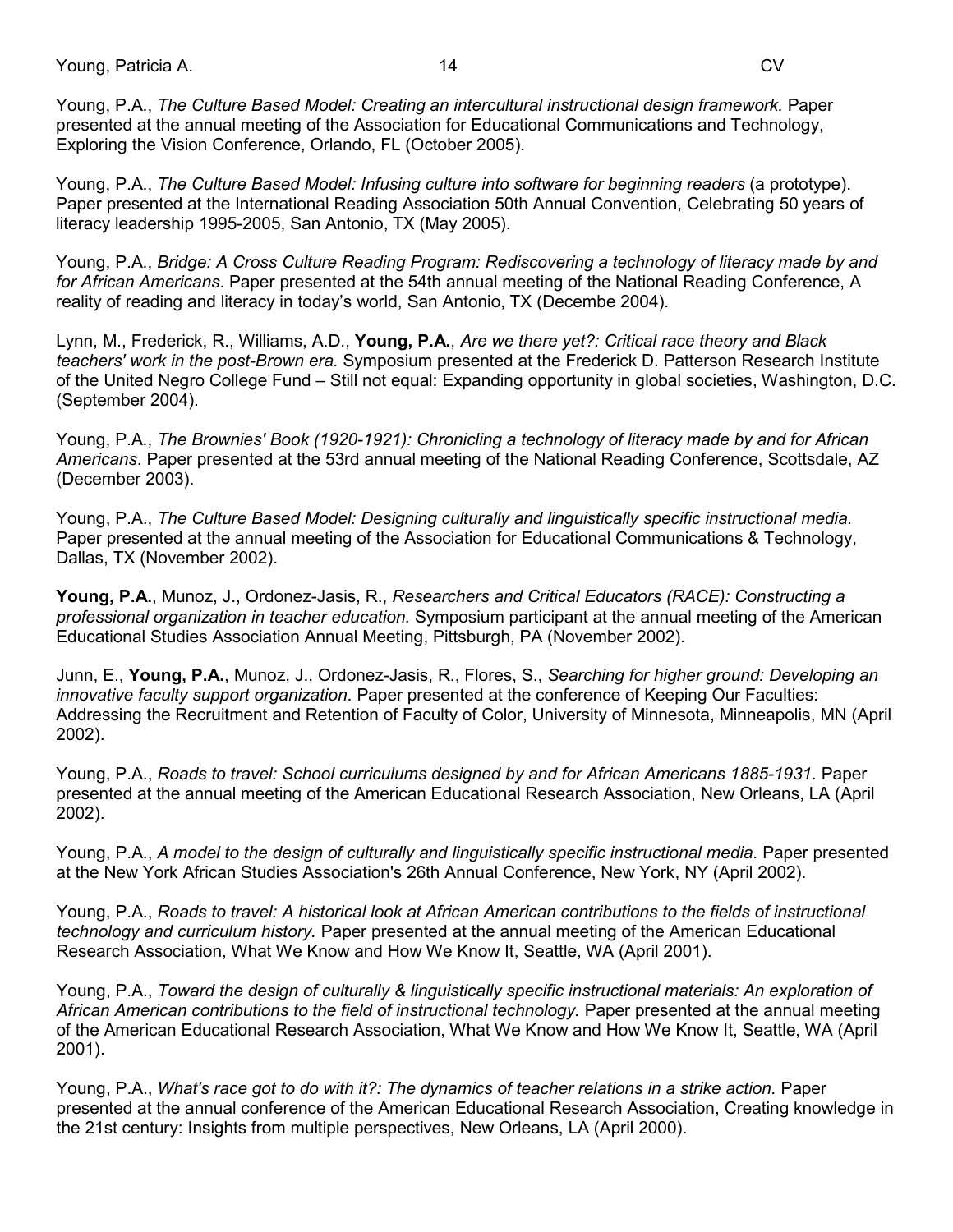Young, P.A., *Roads to Travel: A historical look at African American contributions to instructional technology.* Paper presented at the annual meeting of the National Association of African American Studies, Houston, TX (February 2000).

## **Conference/Poster Presentations – Non-Juried/Refereed:**

Johari, A., Doyle, R., Spector, M., Cengiz, H., **Young, P.A.**, Bradshaw, A., Kim, P., Thomas, M.K., Wang, X., Wang, C., *INTL-Socratic Seminar: An International Forum on Socratic Teaching.* Invited panel discussant at the Association for Educational Communications & Technology: Towards culturally-situated learning design and research, Virtual, (November 2020).

Johnson, T., Archibald, T., **Young, P.A.**, et al. Presidential panel co-sponsored by Research Theory & Development Division: *Big research and development challenges in Educational Technology: A multidimensional perspective on challenges that have key importance now and in the future.* Invited panel discussant at the Association for Educational Communications & Technology: Towards culturally-situated learning design and research, Virtual, (November 2020).

Dickson-Deane, C., Ilgaz, H., Ioannou, A., Johnson, T., Lin, L., **Young, P.A.**, et al. ETR&D Special Session: *Shifting to Digital: Informing the rapid development, deployment and future of teaching and learning.*  Invited panel discussant at the Association for Educational Communications & Technology: Towards culturallysituated learning design and research, Virtual, (November 2020).

Romero-Hall, E., Aldemir, T., **Young, P.A.**, Xun, G., Dennen, V., Reeves, T.C., Veletsianos, G., Research & Theory Divisions: *Provocations to Envision the Future of the Educational Technology Field.* Invited panel discussant at the annual convention of the Association for Educational Communications & Technology: Inspired Professional Learning. Inspired Learning Professionals. Las Vegas, NV (October 2019).

**Young, P.A.** et al, *Breakfast with Champions* (invited presenter/scholar). This AECT sponsored breakfast allows members to engage in conversations on research topics and interests with the top scholars and AECT leaders at the annual convention of the Association for Educational Communications and Technology: Inspired Professional Learning. Inspired Learning Professionals. Las Vegas, NV (October 2019).

Johnson, T., Lin, L., & **Young, P.A.**, *Meet Journal Editors Roundtable.* Non-juried roundtable at the annual convention of the Association for Educational Communications & Technology: Inspired Professional Learning. Inspired Learning Professionals. Las Vegas, NV (October, 2019).

Johari, A., Doyle, R., Spector, M., Tu, C.H., **Young, P.A.**, Bradshaw, A., Kim, P., Thomas, M.K., Wang, X., Lubin, I., *INTL-Socratic Seminar: An International Forum on Socratic Teaching.* Invited panel discussant at the annual convention of the Association for Educational Communications & Technology: Inspired Professional Learning. Inspired Learning Professionals. Las Vegas, NV (October 2019).

Johnson, T., Lin, L., & **Young, P.A.**, *Meet Journal Editors. Journal Talks 2*. Non-juried roundtable at the annual meeting of the American Educational Research Association: Leveraging Education Research in a Post-Truth Era: Multimodal Narratives to Democratize Evidence. Toronto, Canada (April 2019).

Sammons, D., Hodges, C., Bishop, M.J., Johnson, T., Ritzhaupt, A., Savenye, W., Spector, J.M., & **Young, P. A.**, *AECT-Being a Better Reviewer: A Conversation with Editors.* Invited panel discussant at the annual convention of the Association for Educational Communications and Technology: Learning for All, Kansas City, MO (October 2018).

Johari, A., Doyle, R., Tu, C.H., Wang, C.M., Bradshaw, A., Thomas, M.K., Kim, P., Yeaman, A. & **Young, P. A.**, *INTL-Socratic Seminar: An International Forum on Socratic Teaching.* Invited panel discussant at the annual convention of the Association for Educational Communications and Technology: Learning for All, Kansas City, MO (October 2018).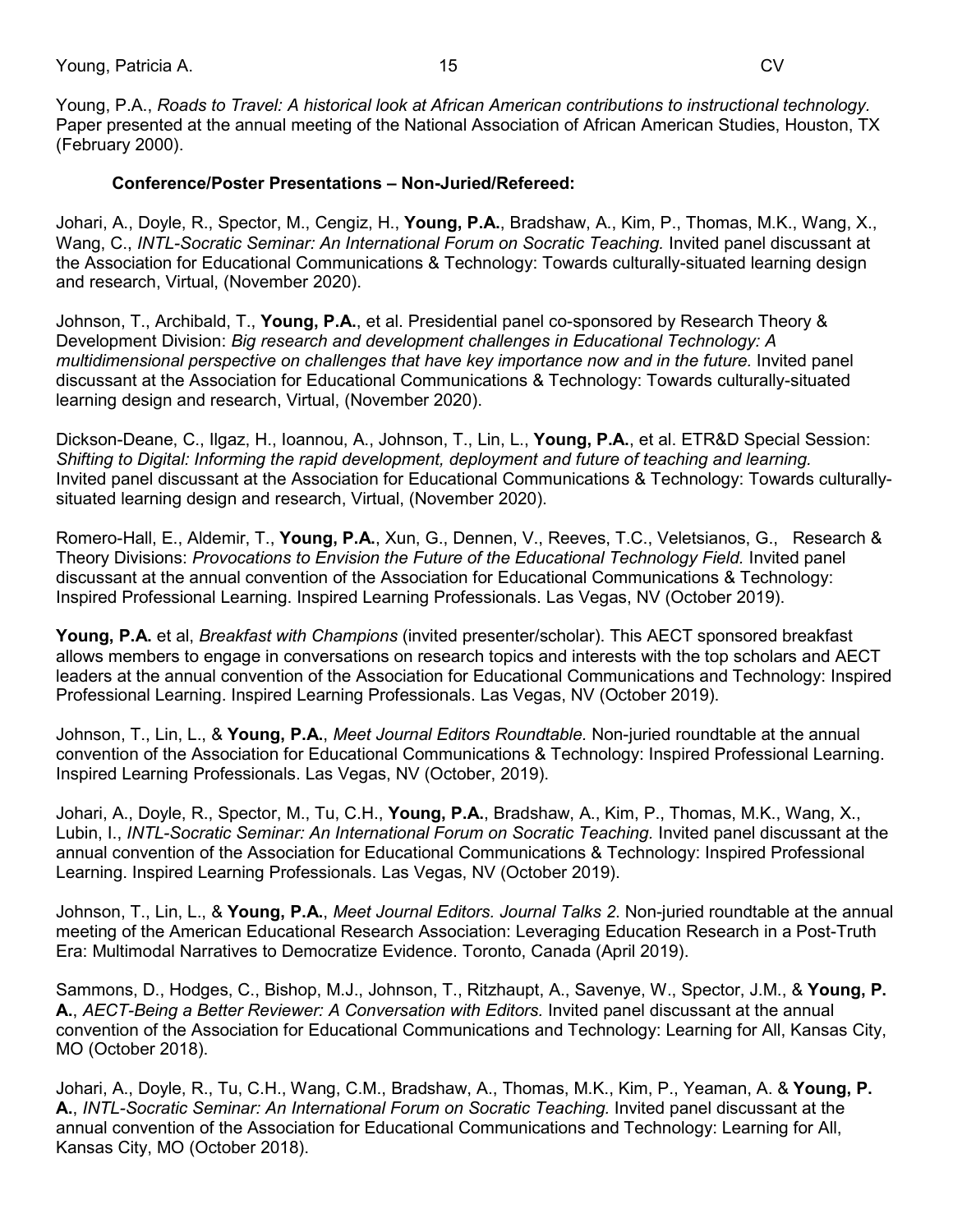Young, Patricia A. 16 CV

Subramony, D., Bradshaw, A., Asino, T. I., Dickson-Deane, C. & **Young, P.A.**, *Culture, Learning & Technology* Division: Addressing "Culture" in Educational Technology Scholarship and Practice. Invited panel discussant at the annual meeting of the Association for Educational Communications and Technology: Learning for All, Kansas City, MO (October 2018).

**Young, P.A.** et al, *Breakfast with Champions* (invited presenter). This AECT-sponsored breakfast allows members to engage in conversations on research topics and interests with the top scholars and AECT leaders at the annual convention of the Association for Educational Communications and Technology: Learning for All, Kansas City, MO (October 2018).

Cates, W., Glazewski, K., Akilli, G.K., Lockee, B., Peck, K.L., Reiser, R., Savenye, W., Smaldino, S., **Young, P.A.,** Leary, H. & Draper, D., *Presidential Session: Leading Educational Technology Scholarship: Philosophy and Emerging Trends*. Invited panel discussant at the annual convention of the Association for Educational Communications and Technology: Learning for Change, Jacksonville, FL (November 2017).

Asino, T.I., **Young, P.A.,** Spector, J.M., Kowch, E., Tracey, M., Giacumo, L.A., & Bass-Flimmons, E., *Presidential Session: Leading Learning for Change: A Precious Partnership Across Cultures*. Invited panel presenter at the annual convention of the Association for Educational Communications and Technology: Learning for Change, Jacksonville, FL (November 2017).

Johari, A., Doyle, R., Cornell, R.A., Tu, C.H., Wang, C.M., Bradshaw, A., Thomas, M.K., Leong, P., Wang, X., Donaldson, A., Aydin, C.H., & **Young, P.A.**, *INTL-Socratic Seminar: An International Forum on Socratic Teaching.* Invited panel discussant at the annual convention of the Association for Educational Communications and Technology: Learning for Change, Jacksonville, FL (November 2017).

**Young, P.A.** & Asino, T. I., *Writing for Publication in Educational Technology*. Workshop presented at the annual convention of the Association for Educational Communications and Technology: Learning for Change, Jacksonville, FL (November 2017).

**Young, P.A.** et al, *Breakfast with Champions* (invited presenter). This AECT-sponsored breakfast allows members to engage in conversations on research topics and interests with the top scholars and AECT leaders at the annual convention of the Association for Educational Communications and Technology: Learning for Change, Jacksonville, FL (November 2017).

Spector, J. M., Johnson, T., **Young, P.A.** & Bischoff, C., *Meet Journal Editors. Journal Talks 3*. Non-juried roundtable at the annual meeting of the American Educational Research Association: Knowledge to Action Achieving the Promise of Equal Educational Opportunity. San Antonio, TX (April, 2017).

Lowell, V., Ashby, I., Anderson, B., Tu C-H., & **Young, P.A.**, *Culture, Learning & Technology-McJulien*  Scholars Panel: Culture in Online Learning Environments. Invited panel discussant at the annual meeting of the Association for Educational Communications and Technology: Learning from Las Vegas. Las Vegas, NV (October 2016).

Johari, A., Doyle, R., Cornell, R.A., Tu, C.H., Wang, C.M., Bradshaw, A., Thomas, M.K., Leong, P., Kim, P. Wang, X., Donaldson, A., Aydin, C.H., & **Young, P.A.**, *INTL-Socratic Seminar: An International Forum on Socratic Teaching.* Invited panel discussant at the annual meeting of the Association for Educational Communications and Technology: Learning from Las Vegas. Las Vegas, NV (October 2016).

Hodges, C., Johnson, T., Spector, J.M., **Young, P.A.**, Lockee, B., Childress, M., & Tang, H., *Meet the Editors of AECT Journals*. Invited symposium of the Graduate Student Assembly Division at the annual meeting of the Association for Educational Communications and Technology: Learning from Las Vegas. Las Vegas, NV (October 2016).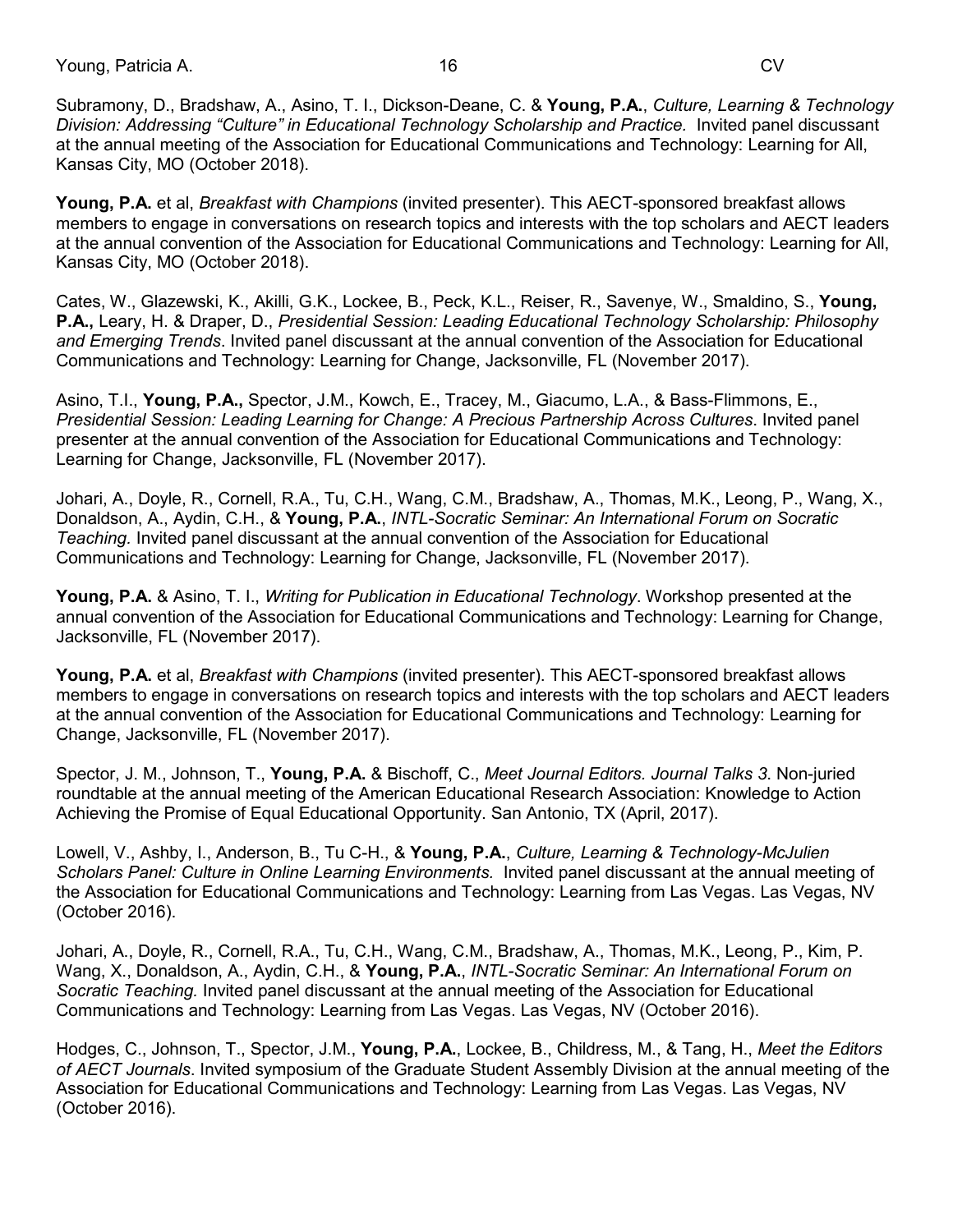Young, Patricia A. 17 CV

Educational Communications and Technology: Learning from Las Vegas. Las Vegas, NV (October 2016).

Spector, J. M., Johnson, T., **Young, P.A.** & Bischoff, C., *Meet Journal Editors. Journal Talks 5*. Non-juried roundtable at the annual meeting of the American Educational Research Association: Public Scholarship to Educate Diverse Democracies. Washington DC (April 2016).

**Young, P.A.**, (Bass-Flimmons, E., facilitator). *Graduate Student Assembly: Fireside Chat: Culture in Instructional Design*. Invited presenter of the Graduate Student Assembly Division at the annual meeting of the Association for Educational Communications and Technology: Accelerate Learning-Racing into the Future. Indianapolis, IN (November 2015).

Gentry, W., Hodges, C., Johnson, T., Spector, J.M., & **Young, P.A.**, *Meet the Editors of AECT Journals*. *Invited symposium of the Graduate Student Assembly Division at the annual meeting of the Association for Educational Communications and Technology: Accelerate Learning-Racing into the Future.* Indianapolis, IN (November 2015).

Young, P.A. et al, *Breakfast with Champions* (presenter). Invited leaders in the field of educational technology interact with attendees and engage in conversations about research and leadership topics at the annual meeting of the Association for Educational Communications and Technology: Accelerate Learning-Racing into the Future. Indianapolis, IN (November 2015).

Spector, J. M., Johnson, T., **Young, P.A.** & Bischoff, C., *Meet Journal Editors. Journal Talks 1*. Non-juried roundtable at the annual meeting of the American Educational Research Association: Toward justice: Culture, language and heritage in education research and praxis (April 2015).

Ponners, P., Hodges, C., Spector, J.M., Johnson, T., & **Young, P.A.**, *Meet the Editors of AECT Journals*. Invited presenter of the Graduate Student Assembly Division at the annual meeting of the Association for Educational Communications and Technology: Learning, Design and Technology. Jacksonville, FL (November 2014).

Correia, A., **Young, P.A.** et al, *Building a cyber learning research program: An Early Career Symposium*. Invited panel discussant on the topic of writing for publication at the annual meeting of the Association for Educational Communications and Technology: Learning, Design and Technology. Sponsored by the National Science Foundation. Jacksonville, FL (November 2014).

**Young, P.A.** et al, *Breakfast with Champions* (presenter). Invited leaders in the field of educational technology interact with attendees and engage in conversations about research and leadership topics at the annual meeting of the Association for Educational Communications and Technology: Learning, Design and Technology. Jacksonville, FL (November 2014).

Spector, J.M., Johnson, T., **Young, P.A.,** & Bischoff, C., *Meet Journal Editors: Journal Talks 1:* Non-juried roundtable at the annual meeting of the American Educational Research Association: The Power of Education Research for Innovation in Practice and Policy. Philadelphia, PA (April 2014).

Bishop, M.J., Boling, E., Lockee, B., Gibbons, A., Hannafin, M., & **Young, P.A.**, *Presidential: Past, Present and Future Relevance of Instructional Message Design.* Invited panel discussant at the annual meeting of the Association for Educational Communications and Technology: Innovate, Integrate, Communicate. Anaheim, CA (October 2013).

Young, P.A., *Designing for Globalized/Localized Markets Using the Culture Based Model.* Presentation delivered at the American Society for Training and Development, International Conference & Exposition, Dallas, TX (May 2013).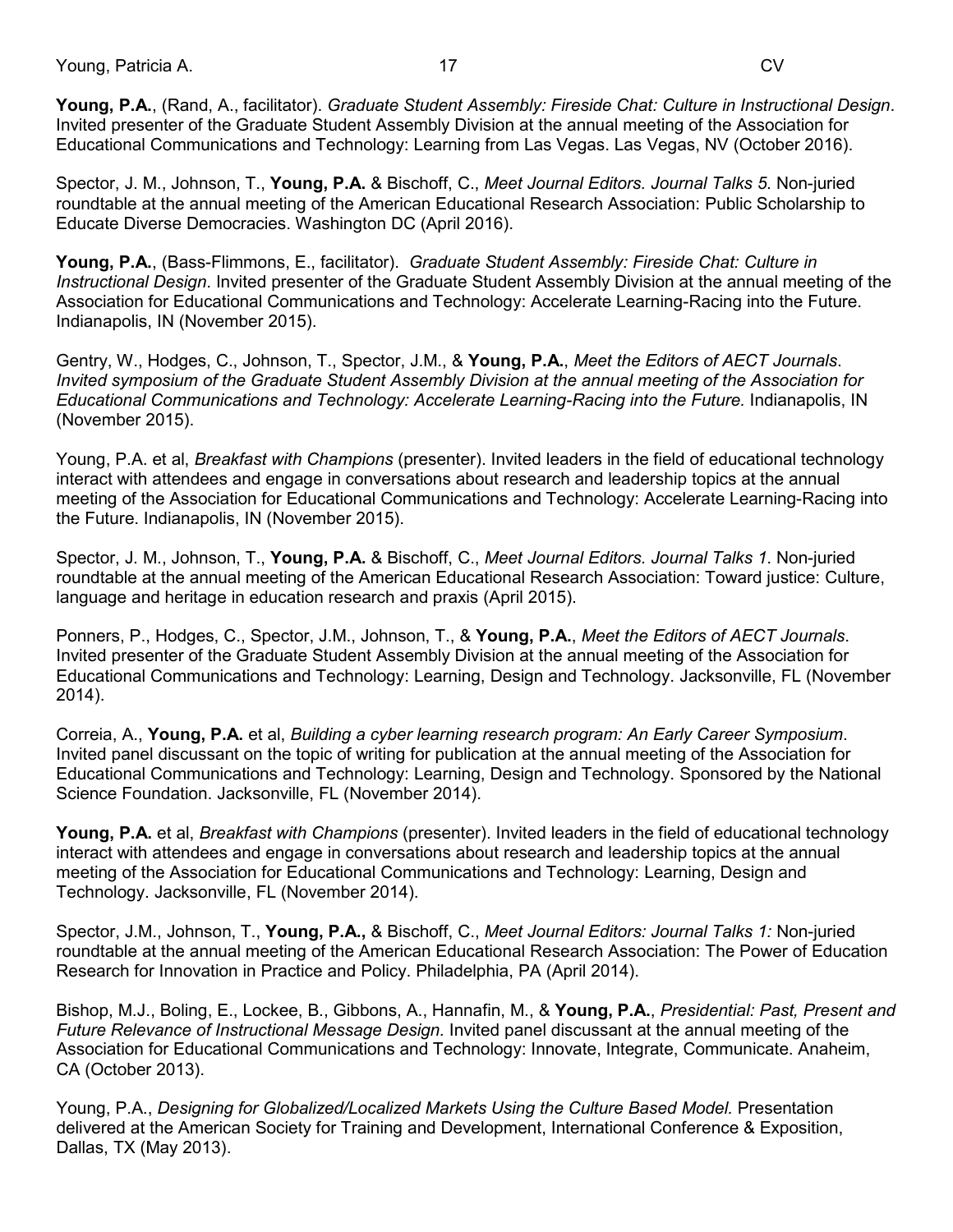Donaldson, A., Gibbons, A., Wiley, D., Boling, E., **Young, P.A.**, Asino, T., *What is the future of our field? What should we be talking about that we are not?*. Invited presenter at the annual meeting of the Association for Educational Communications and Technology: Learning in the Age of Globalization. Louisville, KY (October 2012).

Spector, J.M., Merrill, D.M., Elen, J., Bishop, M.J., Ren, Y., Belland, B., Hamilton, J., **Young, P.A.**, Oh, E., & James, M., *Handbook of Research on Educational Communications and Technology (4th Edition).* Invited presenter at the annual meeting of the Association for Educational Communications and Technology: Learning in the Age of Globalization. Louisville, KY (October 2012).

Young, P.A., *Grad Students: When Faculty Say 'X'.* Invited panel discussion focused on writing sponsored by PROMISE: Maryland's Alliance for Graduate Education and the Professoriate. UMBC, Baltimore, MD (October 2012).

Young, P.A., *Faculty ADVANCEment Workshop.* Presented on journal publications to untenured faculty. UMBC, Baltimore, MD (October 2012).

Correia, A., Kim, Y., Lockee, B., Miller, P.A., Smaldino, S., & **Young, P.A.**, *Empowering Women Leadership in Educational Technology.* Invited symposium of the Graduate Study Assembly Division at the annual meeting of the Association for Educational Communications and Technology: Cyber Change: Learning In Our Connected World. Anaheim, CA (October 2010).

Young, P.A., *Design & Development Award Winners*. Presented paper that received outstanding journal article award at the annual conference of the Association for Educational Communications and Technology/Integrating approaches: Meeting challenges, Louisville, KY (October 2009).

Young, P.A., 35th Anniversary Weeksville Heritage Center. *Voices of Freedom: The Role of Black Newspapers from 19th century Weeksville to the present.* Panel discussant on the topic of *The Freedman's Torchlight*. Weeksville Heritage Center, P.O. Box 130120, St John's Station, Brooklyn, NY 11213 (September 2006).

Young, P.A., *Literacy, technology & culture: Creating an intercultural instructional design framework.* Presented at the interdisciplinary doctoral program in Language, Literacy & Culture colloquium. UMBC, Baltimore, MD (March 2005).

# **SELECTED SERVICE TO DEPARTMENTS/COLLEGES/SCHOOLS**

- Participated in a variety of program and department related duties: collected accreditation documentation, wrote recommendations for students, advised, and conducted in-class lectures in the Language, Literacy & Culture Program, UMBC, 2004-2019
- Reader, The Future Educators and Kappa Delta Pi, The Curriculum Resource Center, Department of Education, UMBC, 2005
- Participated in meetings with the Maryland State Department of Education Comic Book Initiative, Diamond Comic Book Distributors and the Shriver Center, UMBC, 2004-2005
- Counselor Kappa Delta Pi/International Education Honor Society, Howard University, 2003-2004
- Department Liaison for the Department of Curriculum & Instruction and Programs, Howard University, 2002-2004
- Founding Member/Former President, Researchers and Critical Educators (professional development organization), CSUF, 2001-2002
- Technology Representative, Department of Elementary & Bilingual Education, CSUF, 2001-2002
- Panel discussant for Thai Senators, CSUF, 2001